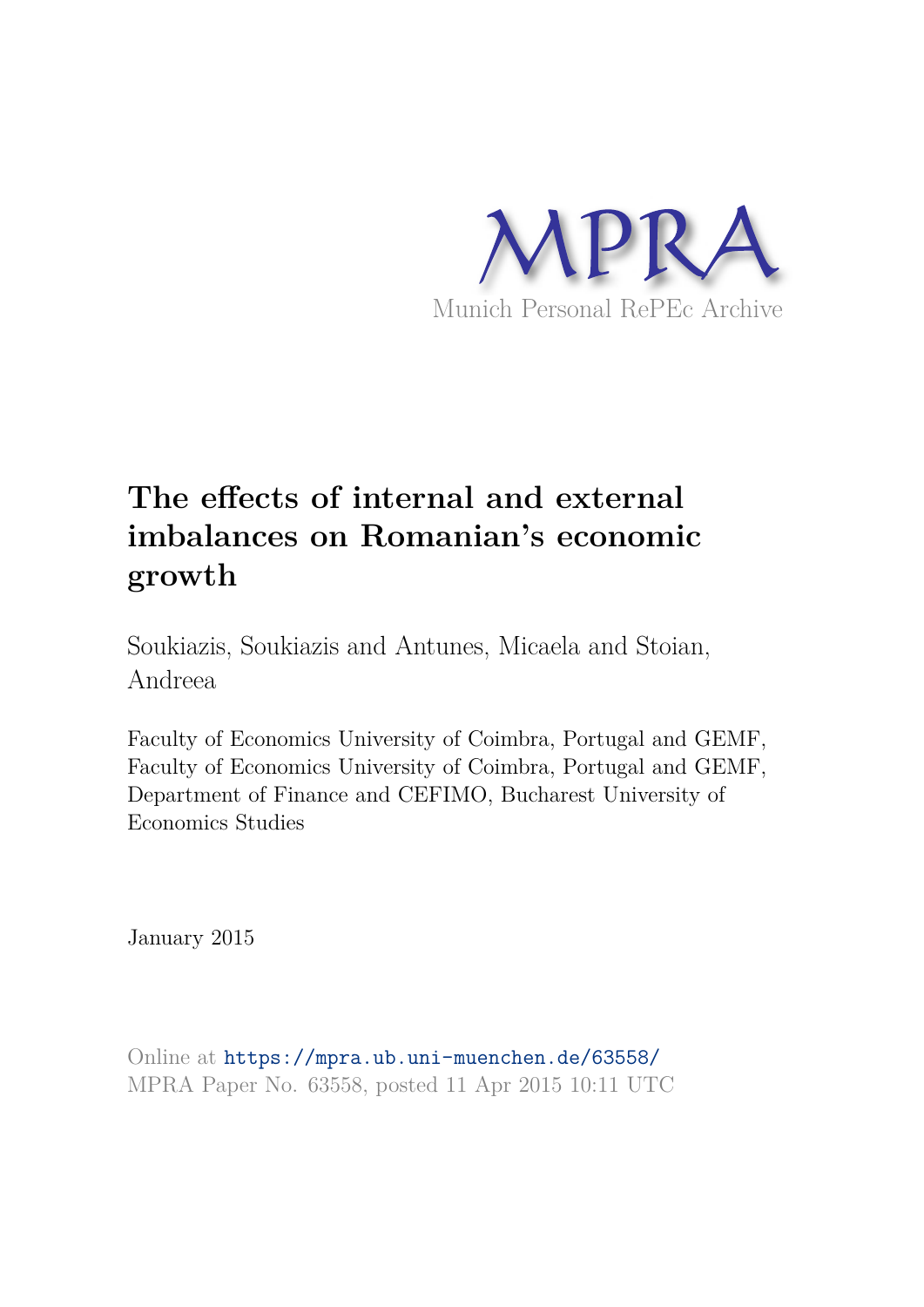#### **The effects of internal and external imbalances on Romanian's economic growth**

**Elias Soukiazis**  Faculty of Economics University of Coimbra, Portugal and GEMF elias@fe.uc.pt **Micaela Antunes**  Faculty of Economics University of Coimbra, Portugal and GEMF [maaa@portugalmail.pt](mailto:maaa@portugalmail.pt) **AndreeaStoian** 

Department of Finance and CEFIMO, Bucharest University of Economics Studies, Romania andreea.stoian@fin.ase.ro

# **Abstract**

This article examines the tendencies of economic growth in Romania after its transition to the market economy by employing a balance of payments approach and an extended growth model that takes into account both internal and external imbalances. The first approach is linked to the well known balance of payments constrained growth hypothesis, while the second is an extension of that model that encompasses not only external imbalances emerging from trade but also internal imbalances related to public deficit and debt, among other factors. Both approaches show that the Romanian economy is balance of payments constrained and that measures must be taken to increase the country's competitiveness. The scenario analysis provided by the second approach reveals that the Romanian economy must improve its external competitiveness in order to achieve higher growth rates.

**JEL code:** C13, E12, F43, O24

**Keywords**: balance-of-payments equilibrium growth rate, price and income elasticities of foreign trade, internal and external imbalances, *2SLS* and *3SLS* regressions.

**Author for correspondence**: Elias Soukiazis, Faculty of Economics, University of Coimbra, Av. Dias da Silva, 165, 3004-512 Coimbra, Portugal, Tel: +351239790534, Fax: +351239790514, e-mail: [elias@fe.uc.pt](mailto:elias@fe.uc.pt).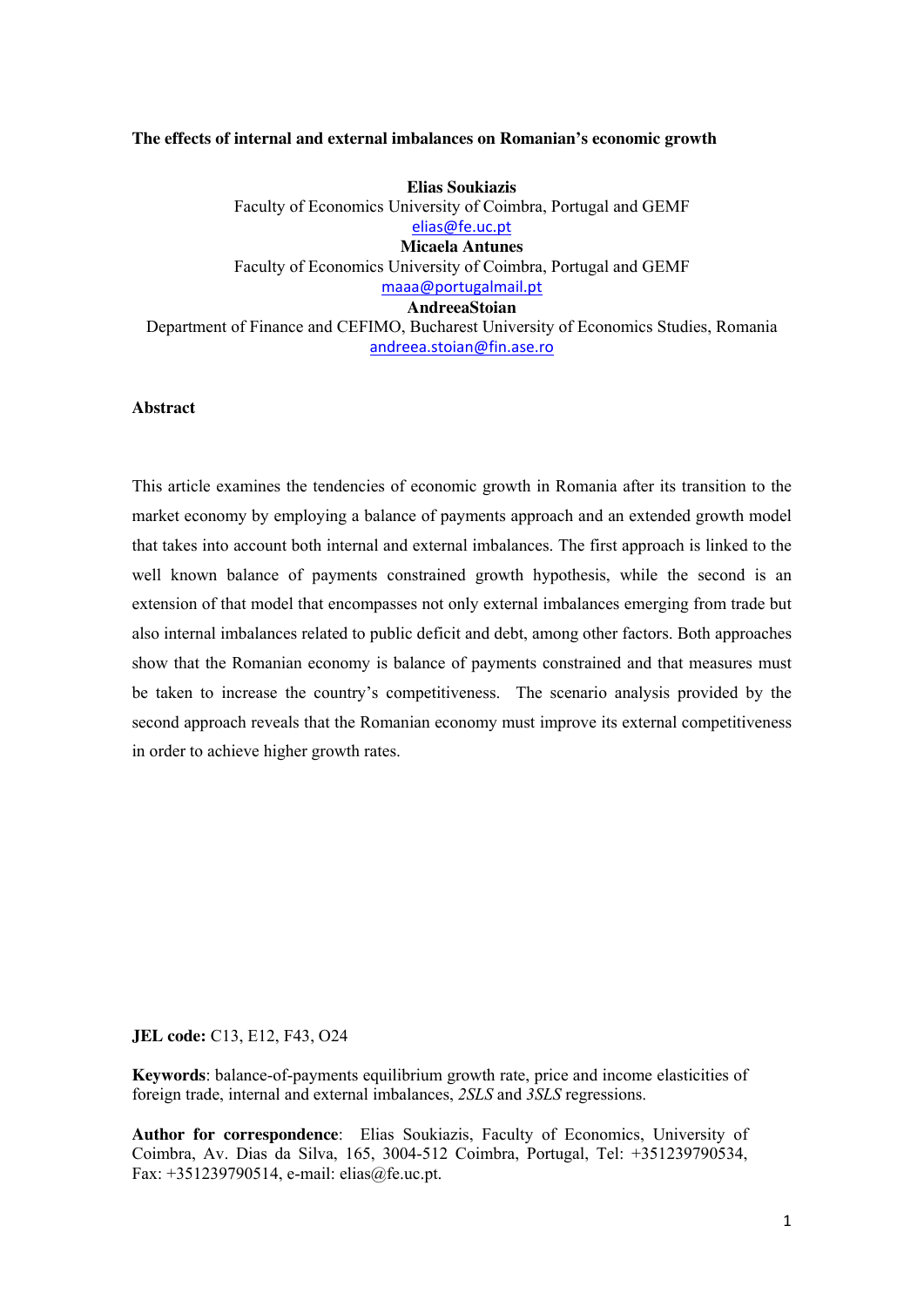# **1. Introduction and outline**

Thirlwall's Law (1979) defines the so-called equilibrium growth rate consistent with the balance of payments equilibrium, given by the simple relation $<sup>1</sup>$  $<sup>1</sup>$  $<sup>1</sup>$ </sup>

$$
\dot{y}_{BP,t} = \frac{\varepsilon(\dot{y}_t^*)}{\pi} \qquad (1a) \qquad \text{or} \qquad \dot{y}_{BP,t} = \frac{\dot{x}_t}{\pi} \qquad (1b)
$$

Thirlwall's simple rule states that a country's growth rate compatible with the balance of payments equilibrium,  $\dot{\mathcal{Y}}_{BP,t}$ , is given by the ratio of the foreign income elasticity of exports  $\varepsilon$  to the domestic income elasticity of imports  $\pi$  multiplied by the growth of world income  $\pi$ (equation 1a) or, alternatively, by a simpler rule dividing export growth  $\dot{x}_t$  by  $\pi$ (equation 1b). This Law assumes that international relative prices (or terms of trade) are constant in the long term. According to this rule, when a country grows at a higher rate than that allowed by the balance of payments equilibrium growth rate, sooner orlater itwill accumulate trade deficits anddomestic demand will have to be adjusted downwards in order to bring the economy into equilibrium. Thirlwall also states that no country is able to grow faster than its balance of payments equilibrium growth rate unless it can manage to pay the external deficits with capital inflows [2](#page-2-1) . Therefore, countries can fall into a balance of payments trap when the income elasticity of the demand for imports exceeds that of exports, that is*π>ε.*

Several empirical studies have emerged, either testing the validity of Thirlwall's Law or criticizing its main assumptions, namely that relative prices are constant in the long -run and that current account is initially balanced. Among others, McCombie (1989), Moreno-Brid (1998-99), McCombie and Thirlwall (1994) and Blecker (2009) have made valuable contributions to the discussionof the underlying implications of the Law. Evidence in the empirical literature suggests that income is the variable that adjusts to equilibrate external imbalances, implying therefore that growth is indeed balance-of-payments constrained. On the other hand, increasing capital inflows canat most be only a temporary way of relaxing the balance-of-payments constraint. In fact, this is not a long-term solution since capital inflows keep a country from growing at the export-led cumulative growth rate and hide a high uncertainty. What matters in the long-term analysis is the growth of real exports, owing to higher multiplier effects on domestic growth.

<sup>&</sup>lt;sup>1</sup> For more details on the derivation of this Law see Soukiazis *et al.* (2013).

<span id="page-2-1"></span><span id="page-2-0"></span> $2$  Financing current account by capital inflows is not a sustainable solution in the long-run and does not have the same dynamic effects on growth as the export-led growthpolicy.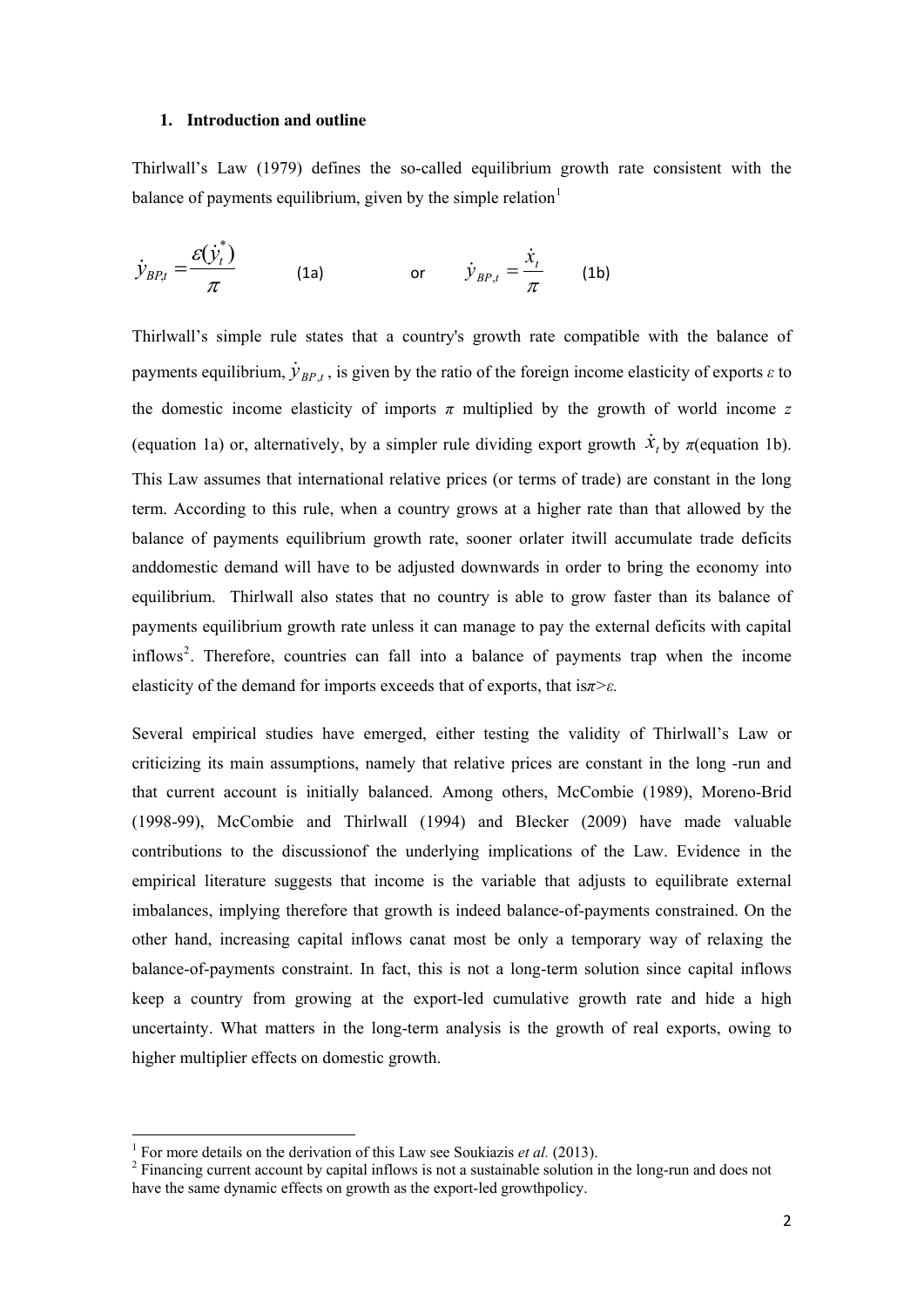Although Thirlwall's model has been modified<sup>[3](#page-3-0)</sup> to include capital flows and foreign debt, previous studies have not considered the role of public imbalances caused by public deficit and debt as additional constraints to growth. The recent experience of some peripheral Euro-Zone countries falling into a public debt trap (Greece, Ireland, Portugal, Spain, Italy and Cyprus) is the motivation for dealing with this issue. As it is known, the implementation of an expansionary fiscal policy, aiming to enhance growth and reduce unemployment, is not always successful (Pelagidis and Desli, 2004). The failure can be explained in the case that budget deficits, financed by public borrowing, would increase public debt and interest rates, crowd-out private investment, and jeopardize medium-term growth. The question of whether budget deficits are always desirable has many dimensions, including whether government borrowing is used to finance government consumption or investment in infrastructure, whether the deficit is sustainable, and how it is financed. On the other hand, the hesitation of many policy makers – especially in Europe – to rely more aggressively on fiscal policy measures in order to keep their public finances balanced may lead to the persistenceof a vicious cycle between low growth and higher deficit formation as a result of the reduction of tax revenues and the increase on social security benefits. The recent austerity programs implemented in some peripheral countries in the Euro-Zone seem to confirm this reality.

Our paper aims at contributing to the debate by using a more complete growth model in the spirit of Thirlwall's Law that takes into account not only external, but also internal imbalances that emerge from budget deficits and public debt. The model also relaxes the controversial assumption of the neutrality of relative prices by assuming thatthey can play a significant role in the pace of economic growth. The model was previously applied to Portugal (Soukiazis *et al.*, 2013-2014),Italy (Soukiazis *et al.*, 2014a), and the Slovak economy (Soukiazis *et al.*, 2014b), revealing that it is very coherent in identifying the most important determinants of growth, mainly associated with external trade competitiveness. It has also been shown that factors related to fiscal policy and public finances (internal imbalances) influence significantly the pace of economic growth in these countries. Our present interest is to test our model in a newEuropean Union member, Romania, and provide some assessment on the expected economic performance of this country. Romania is a special case study, belonging to the group of the transition economies showing reasonable results regarding economic development and integration in the market economy after the collapse of the communistregime.

Taking all these facts into consideration, the paper is organized as follows: in section 2 we briefly explain some historical and economic developments in Romania. In section 3 we implement Thirlwall's Law to check whether the country is balance of payments constrained;

<span id="page-3-0"></span> $3$  On the history and new developments on Thirlwall's Law see Soukiazis and Cerqueira (2012).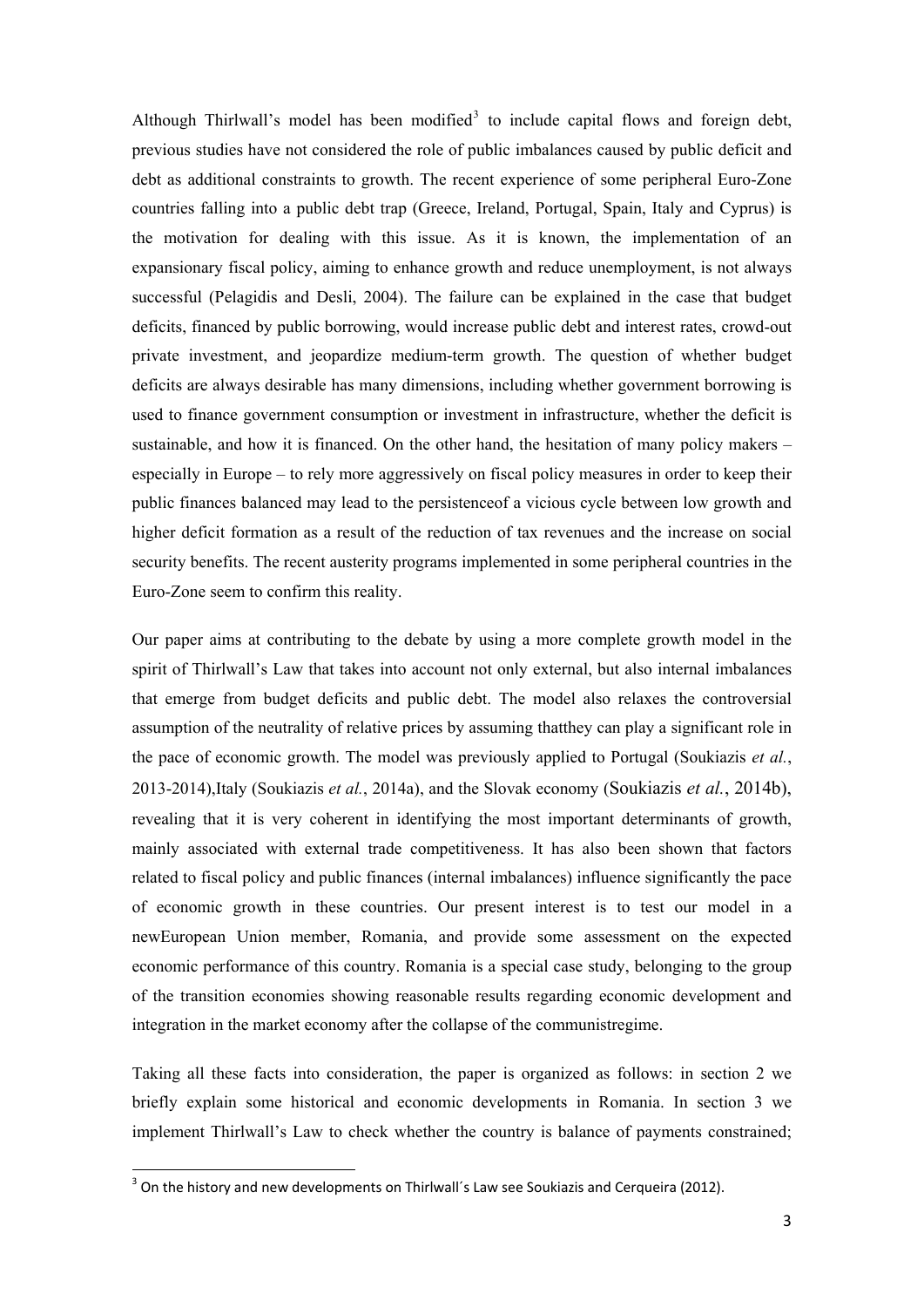section 4 is the core part of the paper: it briefly presents the extended theoretical growth model that takes into account internal and external imbalances and assumes that relative prices are not neutral; then it shows the results from the estimation of the structural equations of the model; it also tests the model on the Romanian economy trying to identify the main determinants of growth; and finally, a scenario analysis is provided focusing on the factors that could foster or harm economic growth in Romania. The last section of the paper presents the main conclusions and policy recommendations that could help the country to improve farther its economic performance.

#### **1. Historical and economic developments of the Romanian economy**

In December 1989, the Romanian people decided to abolish the communist regime and follow the pathtowards democracy. Many important changes in the political and economic system, but also in the whole society took place thereafter. One of the natural consequences of this development was to move from a state-owned economy to the market economy. The transition process implied several structural changes having as main goal the accession of the country to the European Union. The reforms which had been implemented then speeded up the transition process and helped the country to consolidate the democratic system and establish a market orientated economy. After less than 20 years, the country was prepared for the next important step in its history and joined the European Union in 2007. Nevertheless, as Zaidi and Rejniak (2010) pointed out, even if the EU accession and increased opportunities of trade cooperation andforeign direct investment strengthened the transition to the marketeconomy and, hence, the former communist countries had become the fastestgrowing economies across Europe, this process also made them particularly vulnerable to economic shocks. A short outline of the Romanian economy reveals several structural issues which should be addressed if government aims at achieving a sustainableeconomic growth.

Figure D.1 (in Appendix D) plots the GDP real growth rates of Romania in comparison with the growth rates registered by the EU28 for the period 1996-2013. Romania registered significant higher growth rates than the EU28 over the period 2001-2008. In the late 1990s, the drop in the GDP growth was caused by high inflation rates (see Figure D.2) and by the inconsistency of macroeconomic policy during that period. The recent financial crisis led to a sharp decrease in the Romanian GDP real growth rate which dropped in 2009 by almost 14 percentage points and reached the lowest historical record. For comparison, the fall in GDP growth in the EU28 countries wasonly5 percentage points.

One question which may arise is how a country having an expansionary economy can confront such sharp recession. The answer is that Romania's economy has encountered several structural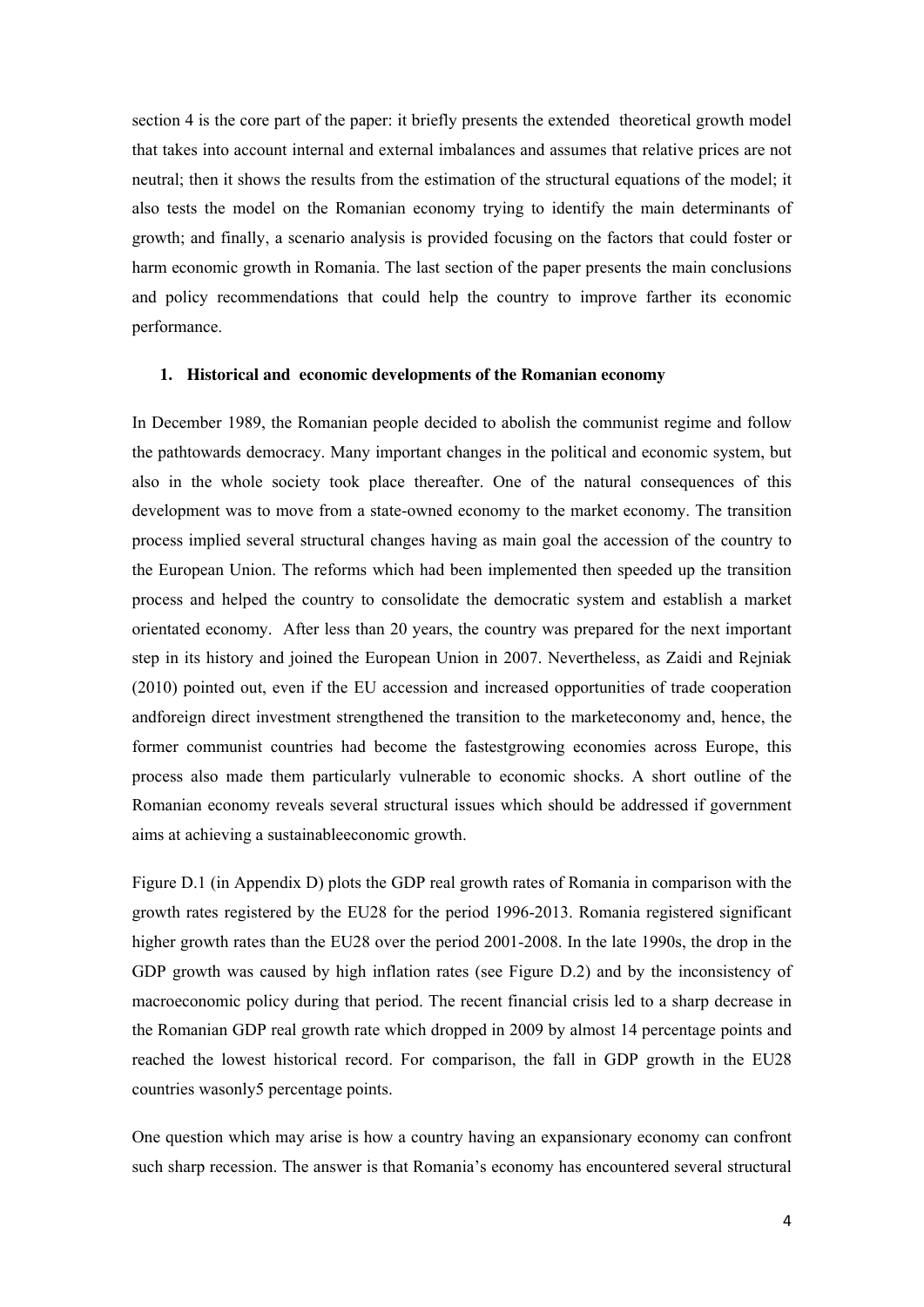<span id="page-5-0"></span>deficiencies. The way Romanian government decided to achieve economic growth was by pushing up the demand side.For this purpose, several measures and facilities on the credit side (i.e. easy terms in buying and paying goods, loans in small amounts without a solvency analysis for buying goods and services) were introduced. Thus, the demand largely increased over the 2000s (see Figure D.3).Examining the main components of Romanian GDP (see Figure D.4), we can observe that imports had an important contribution in balancing the supply shortage and in fulfilling the rising demand, but largely exceeded exports (see Figure D.5).Even if the trade openness increased over time lying in-between 80%-90% of GDP, the international trade is strongly concentrated within the European Union which makes the Romanian economy more vulnerable to external shocks.One way of addressing the external imbalances of goods and services was attracting investors from abroad. Comparing the foreign direct investments and the current account deficit(see Figure D.6), we can see that FDI laid far below the deficit, with the exception in 2013 which was the only year when FDI exceeded the external imbalance. The increasing exports during that year had a significant contribution in recovering from the crisis and also in reducing the deficit.

Following the boost of the Romanian economy during the 2000s, the unemployment rate is situatedbelow the EU28 average (see Figure D.7). However, the main issue in the Romanian labor force market was that the economic growth, which extensively relied upon the increase of demand, was not able to stimulate more employment.

Analyzing the sectoral shares (see Figure D.8), we notice that services had a significant and rising contribution over time to the gross value added in the Romanian economy, and for the late 2000s we also assisttoan increase in the share of buildings and constructions. If Romania wishes to raise its comparative advantage on exports, then it should stimulate the agriculture, industry and manufacturing sectors of the economy focusing mainly on the production of tradable goods with high elasticity of demand in international markets.

# **2. Thirlwall´s Law and its application to the Romanian economy**

To verify the validity of Thirlwall's Law[4](#page-5-0) it is necessary to compute the trade elasticities *π*and *ε* respectively (see equation 1a), and thereforethe import and export demand functions must be estimated in an efficient way.

To do so, the import demand function is specified as follows:

<sup>&</sup>lt;sup>4</sup> For recent applications of this Law see Soukiazis and Antunes (2012) referred to Portugal and Soukiazis *et al.* (2013) referred to Slovak Republic.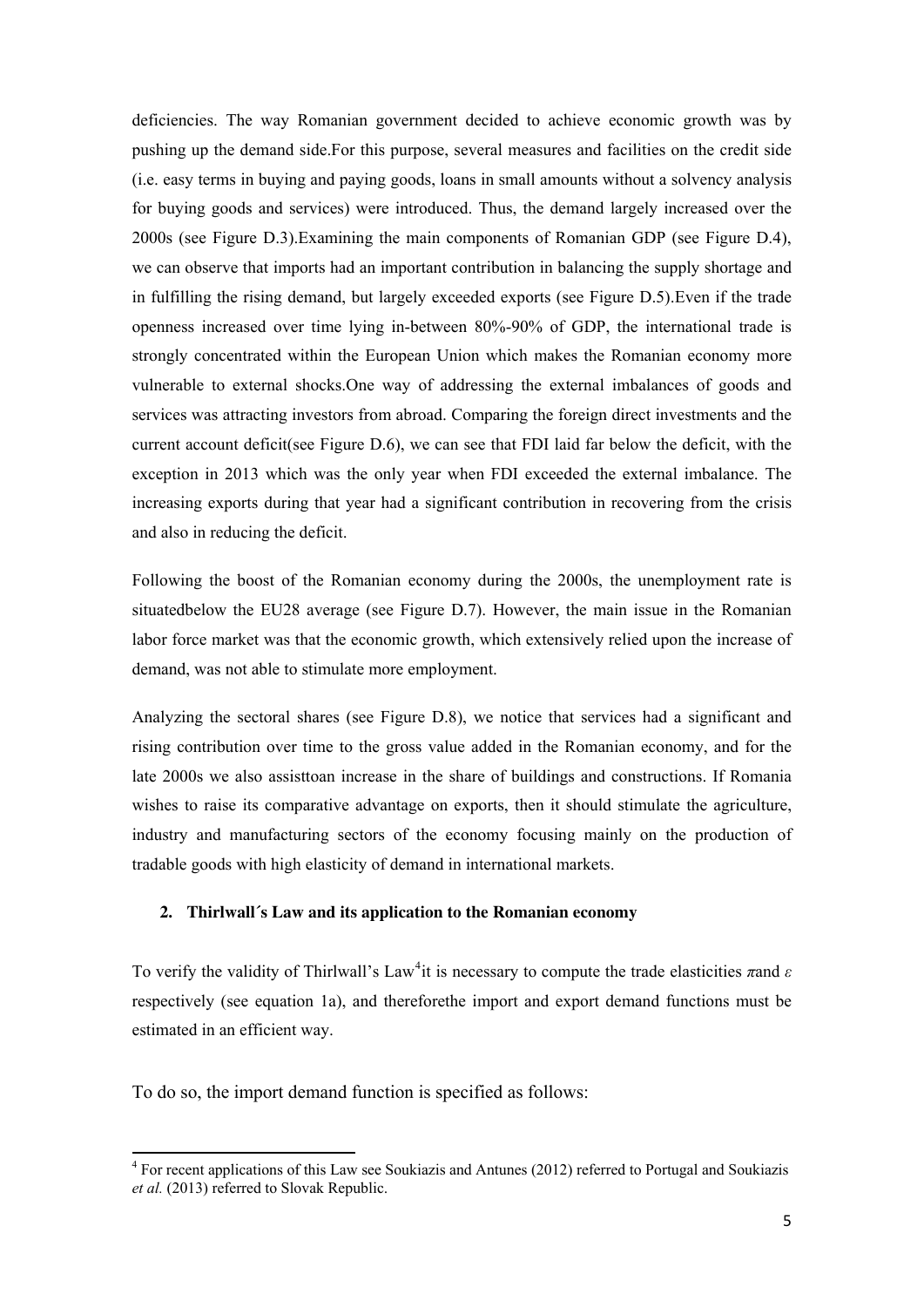<span id="page-6-0"></span>
$$
\dot{m}_t = a + \pi \dot{y}_t + \psi r p \dot{m}_t + \omega_t \tag{1}
$$

In this equation  $\dot{m}_t$  stands for the growth of real imports,  $\dot{y}_t$  is the growth of real domestic income (average GDP growth at constant prices), and  $r p m_t$  represents the growth of relative prices of imports<sup>[5](#page-6-0)</sup> (the growth of real exchange rate is used in this study). The parameters $\pi$  and  $\psi$ <0 are the income and price elasticities of the demand for imports, respectively, the former expected to be positive and the later negative $6$ . Theincome elasticity of the demand for imports captures the supply characteristics of the imported goods associated with quality, design, reliability, variety, among others. The price elasticity in the import function captures the price competitiveness of the imported goods relatively to the domestic products. Finally, *α*is autonomous imports and *ω* the error term.

Analogously, the export demand function is defined as:

$$
\dot{x}_t = \beta + \varepsilon \dot{y}_t^* + \eta \, r p \dot{x}_t + v_t \tag{2}
$$

In this equation  $\dot{x}_t$  is the growth of real exports,  $\dot{y}_t^*$  the growth of realforeign income (average GDP growth of the EU28 countries), and  $rp\dot{x}_t$  stands for relative prices of exports (the growth of real exchange rate is used as in imports). Additionally, *ε*>0 is the foreign income elasticity of the demand for exports with an expected positive value (normally exceeding one) capturing the quality characteristics of exports, and *η*>0 is the price elasticity of the demand for exports capturing the price-competitiveness of the exported goods<sup>[7](#page-6-0)</sup>. Finally,  $\beta$  is autonomous exports and  $\nu$  the stochastic term.  $\dot{y}_i$ 

Table A.1in the Appendix reports the regression results of the import and export functions using annual data for the period 1996-2013, where full data is available. The import function is estimated by 2SLS since as it is shown by the Hausman test domestic income (real GDP growth) is endogenous<sup>[8](#page-6-0)</sup> and OLS estimates arebiased and inconsistent. The export equation is estimated by OLS since realforeign income is

<sup>&</sup>lt;sup>5</sup> Although relative prices are assumed to be constant in Thirlwall's Law the import and export equations are estimated taking into account changes in prices, to avoid biases due to omission of relevant variables. <sup>6</sup>A real devaluation turns imports more expensive and reduces its demand.

<sup>7</sup>A real devaluation turns exports cheaper in international markets and increases its demand.

<sup>&</sup>lt;sup>8</sup>The annual growth rates of exports, consumption, gross investment and relative prices are used as instruments in the 2sls estimation approach, and it is shown to be valid instruments (through the Sargan test) and they are not weak instruments (through the F-test).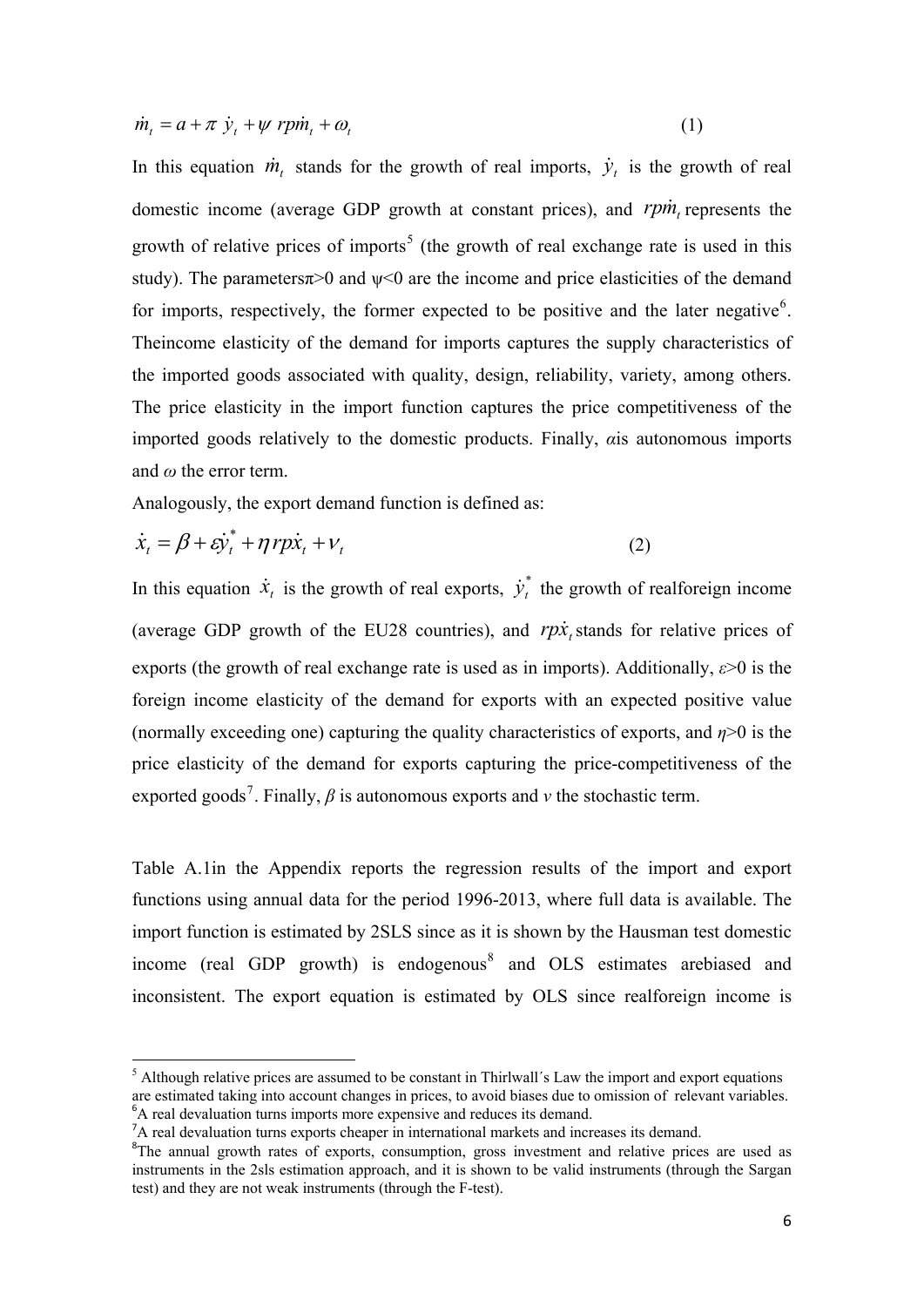exogenously given (Romania is a small country relative to the EU28 in order to influence relative prices).

The estimation results show that relative prices are not statistically significant in the exportequation, and are inelastic in the import function, carrying their expected signs. On the other hand the income elasticities in both equations are statistically significant (at the 1% level) showing that imports and exports are more sensitive to changes in domestic and foreign income, rather than to price changes. The income elasticity of the demand for imports, $\pi=2.112$ , is lower than that of exports, $\varepsilon=2.561$ , thus allowing the country to grow faster than the average of the EU28 countries (2.617% versus 1.661%, respectively). This conclusion becomes evident by rewriting Thirlwall's Law (1a) alternatively as  $\dot{y}_{BP} / \dot{y}^* = \varepsilon / \pi$ , which implies that if  $\varepsilon > \pi$ , then  $\dot{y}_{BP} > \dot{y}^*$ .

After estimating the import and export functions we are now able to test the validity of Thirlwall's Law. **Table 1** reports all the figures needed to compute this Law as it is given by equation (1a).

|            | $\overline{\mathcal{X}}$ |               |       |       | $\pi(2SLS)$ $\left[ \varepsilon(OLS) \right]$ $\dot{y}_t^*$ $GDP_{EU28}$ $\left  \dot{y}_{BP} = \varepsilon(\dot{y}_t^*) / \pi \right $ $(\dot{y}_{BP} - \dot{y}_t)$ |          | ca    |
|------------|--------------------------|---------------|-------|-------|----------------------------------------------------------------------------------------------------------------------------------------------------------------------|----------|-------|
| $GDP_{RO}$ |                          |               |       |       |                                                                                                                                                                      |          |       |
| 2.617      | 9.344                    | $\vert$ 2.112 | 2.561 | 1.661 | 2.013                                                                                                                                                                | $-0.487$ |       |
|            |                          |               |       |       |                                                                                                                                                                      |          | 6.056 |

**Table 1. Evidence on "Thirlwall's Law" for the Romanian economy, 1996-2013** 

*Notes:*  $\dot{y}_t$ , *GDP*<sub>*RO*</sub>is growth of Romanian *GDP*,  $\dot{x}_t$  *is* growth of exports,  $\dot{y}_t^*$ , *GDP*<sub>*EU28*</sub>is *GDP* growth of the *EU28*, and *ca* is current account as % of *GDP.* The income elasticity of demand of exports *ε*is taken from the *OLS* estimation and the income elasticity of demand of imports *π*is taken from the *2SLS* estimation approach. *t y*&

It is shown that Romanian actual growth rate (2.617%) is higher than its balance of payments equilibrium growth rate (2.013%) at a cost of accumulating current account deficits (-6.056% of GDP average rate over the observed period). Therefore, according to the interpretation of Thirlwall's Law, the Romanian economy is balance of payments constrained.The fact that it has been growing over its balance of payments equilibrium growth rate (2.617 versus 2.013%) and also faster than the EU28 (2.617 versus1.661%) lies on capital inflows.Over the period 2007-2013, Romania received structural funds from the European Union thatamounted to 19213 million euros. The countryhad faced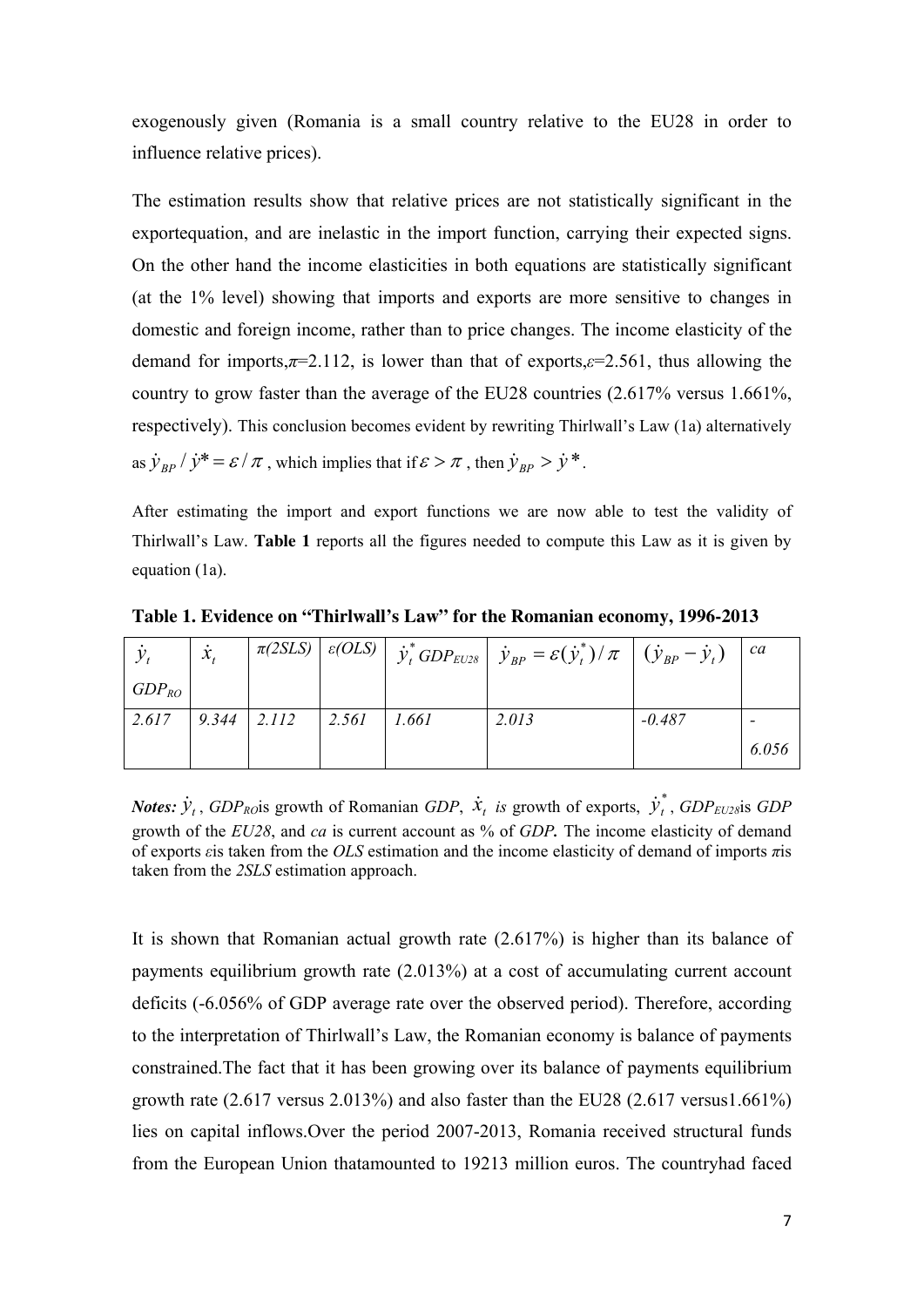<span id="page-8-0"></span>various difficulties in attracting these funds showing an absorption rate of only 40% (October 2014)<sup>[9](#page-8-0)</sup>. Delayed payments, high bureaucracy and corruption caused distress in implementing the projects and increased the reluctance in applying for European funding. Moreover, during the economic recession, foreign direct investments have reduced significantly from 9% of GDP in 2006 to almost 2% of GDP in 2013<sup>[10](#page-8-0)</sup>.

If the above tendency continues in the near future, thusworsening even more the external deficit, it is most certain that domestic income will have to be contracted to bring the economybackinto equilibrium. An alternative strategy may consist in increasing the income elasticity of the demand for exports and reducing that of imports, by turning exports more attractive in international markets and dropping the appetite for imports. For instance, a simple simulation using equation 1a, shows that in order for the Romanian economy to reach equilibrium (actual growth rate equal to that consistent with the balance of payments equilibrium) the income elasticity of the demand for exports must increase up to 3 and that for imports must be reduced to 1.9, considering the EU28 growth rate of 1.661%.

# **3. The extended growth model with internal and external imbalances**

# *3.1. Description of the model*

Thirlwall's Law takes into account only external imbalances on current account to establish the balance of payments constraint hypothesis. Therefore, internal imbalances that could emerge from high public deficit and debt rates are not playing any role in predicting a country's effective growth in the original Thirlwall's law. Our view is that internal imbalances are also important for growth, being related tobalance of payments problems. The recent public debt crisis that hit the peripheral countries in the EU is an evidence of this linkage. Taking into account this point of view Soukiazis*et al.* (2013- 14) developed an alternative model that considers not only external imbalances as in Thirlwall's Law but also internal imbalances related to public deficit and debt as the critical factors to determine domestic growth rates. Their model (the SCA model henceforth) also considers that relative prices are not neutral in the growth process, relaxing therefore this controversial assumption of Thirlwall's Law.

<sup>&</sup>lt;sup>9</sup>The data is provided by the Romanian Ministry of European Funds.

<sup>&</sup>lt;sup>10</sup>The data for the foreign direct investment is provided by the National Bank of Romania.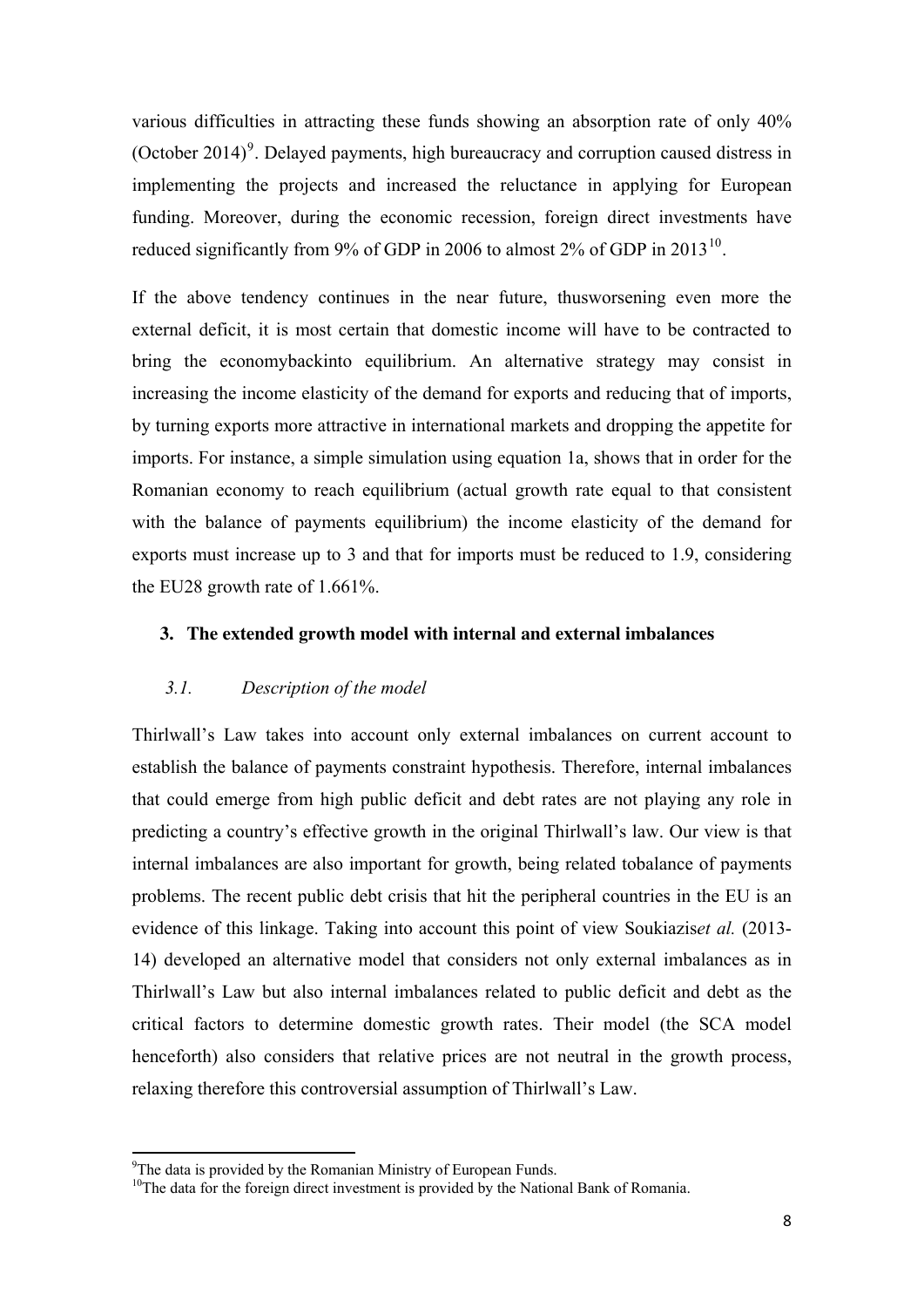<span id="page-9-0"></span>The extended SCA model encompasses four equations and two identities. The set of the four structural equations is the following:

$$
\dot{m} = \pi_c \dot{c} + \pi_g \dot{g} + \pi_x \dot{x} + \pi_k \dot{u} \dot{v} + \delta_m (\dot{p}^* + \dot{e} - \dot{p}) \qquad \text{Imports} \qquad (1)
$$
  
\n
$$
\dot{x} = \varepsilon_x \dot{y}^* + \delta_x (\dot{p}^* + \dot{e} - \dot{p}) \qquad \text{Exports} \qquad (2)
$$

$$
\dot{c} = \varepsilon_c \dot{y}_d
$$
 Private consumption (3)

$$
\dot{H}v = \mathcal{E}_K \dot{y} + \mathcal{E}_r \dot{r}
$$
 Private investment (4)

In the import equation the growth of real imports *in* depends on the growth of the components of domestic demand (instead of aggregate income as in Thirlwall's model), that is, consumption  $\dot{c}$ , public expenditures  $\dot{g}$ , exports  $\dot{x}$  and gross investment *inv*, as well as the growth of relative prices given by  $(\dot{p}^* + \dot{e} - \dot{p})$  where  $\dot{p}$  and  $\dot{p}^*$  are the growth rates of domestic and foreign prices respectively, and *e* isthe exchange rate & variation<sup>[11](#page-9-0)</sup>. In the same equation,  $\pi$  represents the elasticity of imports with respect to each of the components of demand with an expectedpositive sign, since all components of demand have an imported content. In addition,  $\delta_m < 0$  is the relative price elasticity of the demand for imports with an expected negative sign, indicating that a currency devaluation is expected to reduce the demand for imports by turning them more expensive in thedomestic market.

Equation (2) defines export growth  $\dot{x}$  as a function of the growth of foreign income  $\dot{y}^*$  (external demand) and the growth of relative prices as has been defined in the import equation.In the same equation,  $\varepsilon_x > 0$  is the income elasticity of demand for exports capturing the non-price characteristics of the exportable goods associated with quality, design, reliability, product varieties, etc. In the same equation  $\delta_{x}$  > 0 stands for the relative price elasticity of the demand for exports with an expected positive sign, indicating that a currency depreciation reduces the price of exports in international markets increasing therefore their demand.

The aggregate consumption is mainly a function of total disposable income (that includes the returns obtained from holding government bonds) given by Equation (3), where  $\dot{c}$  is the growth

 $11$  Exchange rate is defined as the price of foreign currency in terms of domestic currency units. Therefore when *e* increases it representsa currency depreciation of the domestic currency.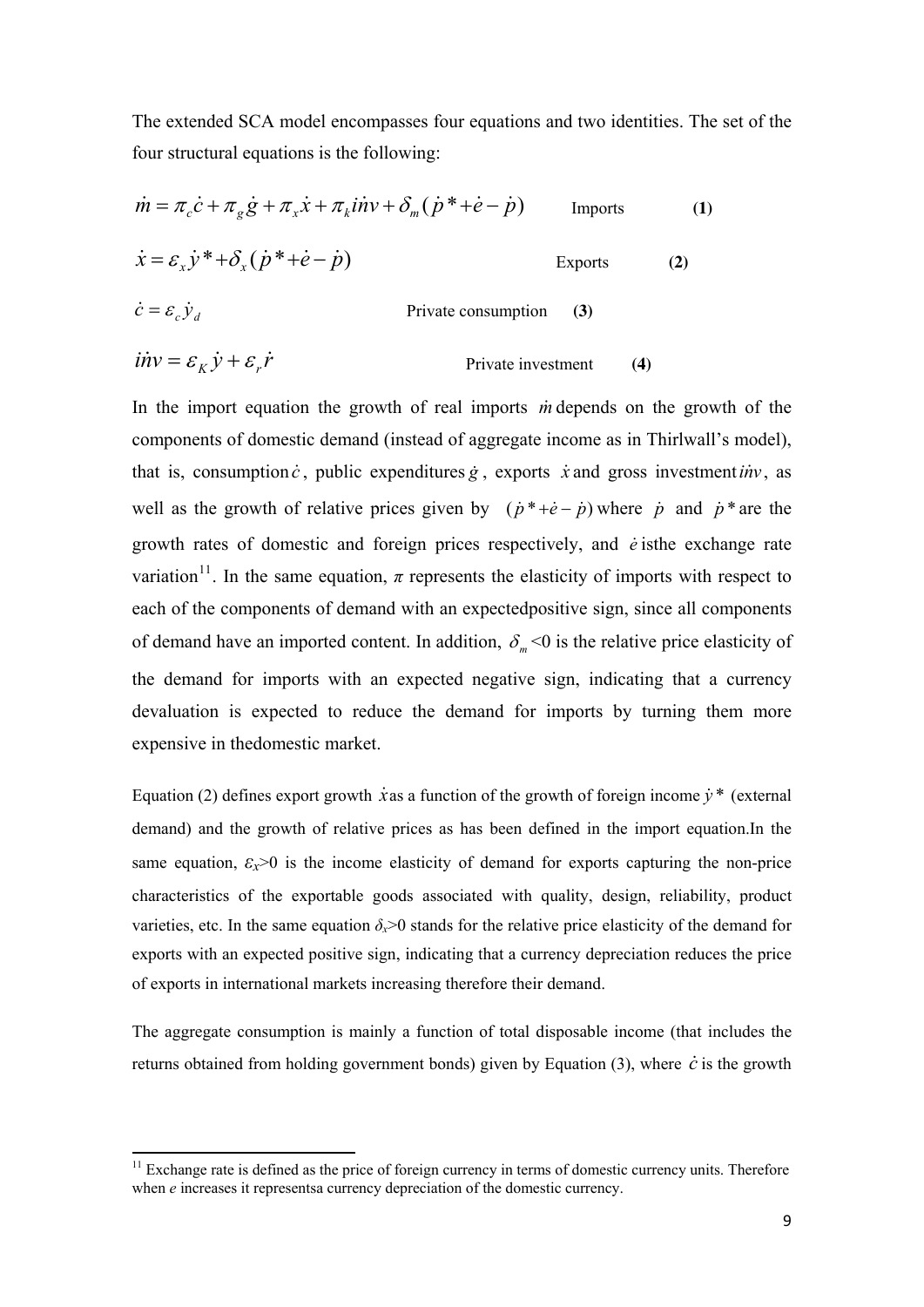<span id="page-10-0"></span>of private consumption,  $\dot{y}_d$  the growth of realdisposable income and  $\varepsilon_c > 0$  is the income elasticity of consumption.

Private investment is specified according to theconventional accelerator theory stating that the growth of gross investment  $\vec{div}$  is a function of the growth of domestic income  $\dot{y}$  and real interest rate  $\dot{r}$  as shown in Equation (4). In this equation,  $\varepsilon_k > 0$  is the accelerator effect and  $\varepsilon_r$  <0 reflects the sensitivity of investment in relation to the real cost of financing gross investment.

Our growth model further includes the government sector assuming that the government budget (in nominal terms) is given by the following identity:

$$
G_n + iB_H + i * B_F e = tYP + D \tag{5}
$$

where  $G_n$  stands for nominal government expenditures,  $B_H$  is public debt<sup>[12](#page-10-0)</sup> owned by home bond holders, *BF* is public debt owned by foreign bond holders, *Y* is domestic income, *P* is the domestic price level, *D* the public deficit, *i* and *i\** are nominal interest rates paid to home and foreign public debt holders, respectively, *e* the nominal exchange rate, and *t* is the tax rate on nominal income. From Equation (5), we can define the alternative expression  $G_n + iB_H + i * B_F e > tYP$ , which shows that public deficit exists when total current expenditures (including interest payments on public debt) exceed the revenues obtained through taxes on domestic money income**.**

The long term relationship of the growth of real government expenditures  $\dot{g}$  is given by<sup>[13](#page-10-0)</sup>:

$$
\dot{g} = \frac{t\dot{y}}{w_G} + (\dot{d} - \dot{p})\frac{w_D}{w_G} - [\Delta i + i(\dot{b}_H - \dot{p})]\frac{w_{BH}}{w_G} - [(\mathbf{e}\Delta i^* + i^*\Delta \mathbf{e}) + i^*\mathbf{e}(\dot{b}_F - \dot{p})]\frac{w_{BF}}{w_G}
$$
(6)

where *YP*  $w_D = \frac{D}{YP}$  is the budget deficit ratio,  $w_G = \frac{G}{Y}$  $W_G = \frac{G}{V}$  is the government expenditure ratio, *PY*  $W_{BH} = \frac{B_H}{PY}$  and  $W_{BF} = \frac{B_F}{PY}$  $W_{BF} = \frac{B_F}{pV}$  are the shares of public debt owned by home and foreign bond holders (as a percentage of nominal income), respectively,  $\dot{d}$  is the growth of budget deficit and  $\dot{b}_H$  and  $\dot{b}_F$  are the growth rates of the public debt owned by home and foreign bond holders, respectively.

 $12$ Public debt is originated by issuing government bonds to finance public deficit.

<sup>&</sup>lt;sup>13</sup>More details for this derivation can be found in Soukiazis *et al.* (2013-14)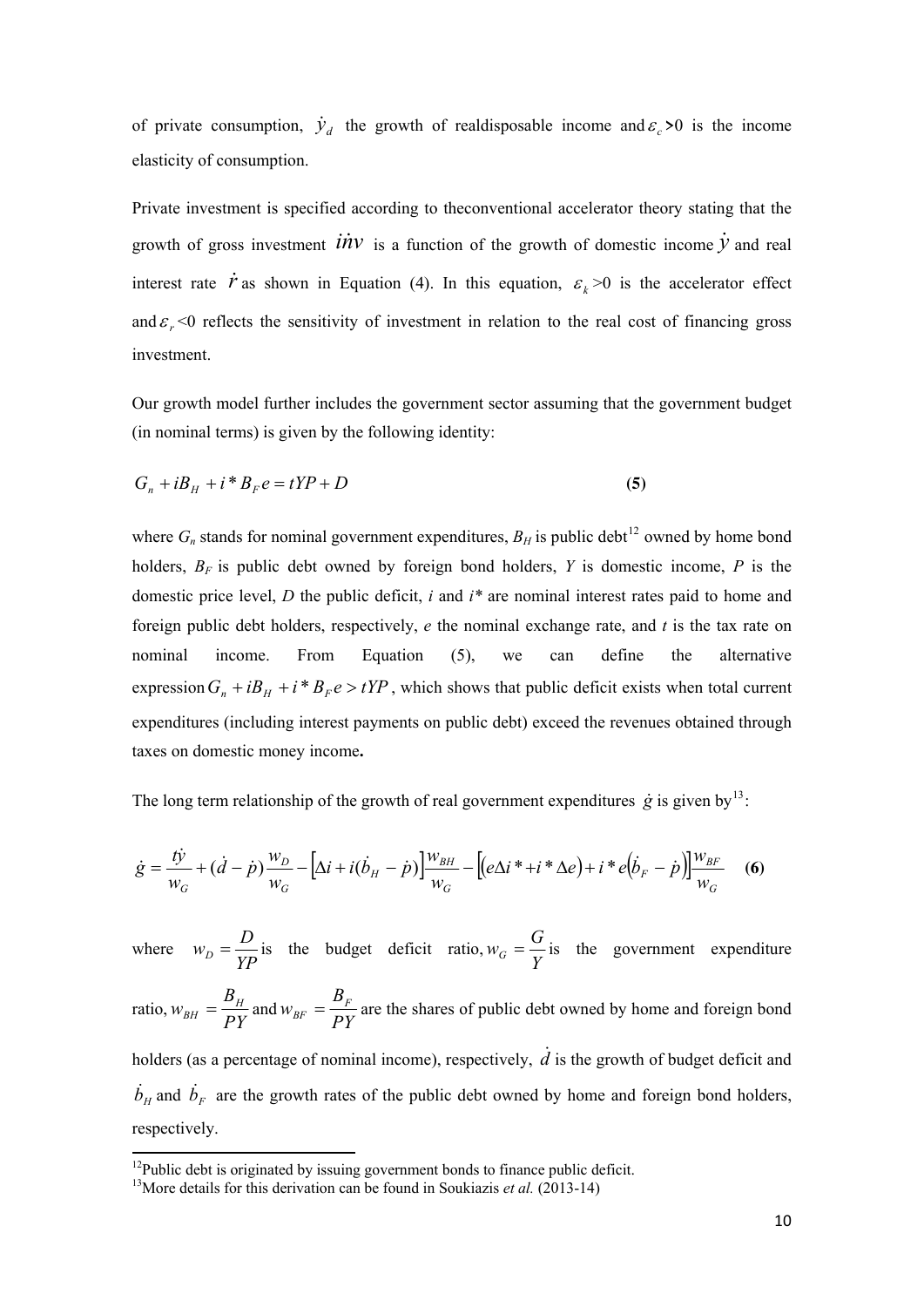The last relation to complete our growth model is an external equilibrium condition given by the following identity:

$$
XP + D_F e - i \cdot B_F e = MP \cdot e \tag{7}
$$

The left-hand side of the identity shows the money resources available to finance imports formedby the export revenues *XP* and the amount of public deficit assets hold by foreigners  $D_F e$ less the interest rate payments on foreign bond holders *i\*BFe*. As it is shown in Soukiazis *et al.*  (2013-14) (see the *Appendix*) the balance of payments final relation can be expressed as:

$$
\dot{x} + \dot{p} + (1 - \xi) \frac{w_D}{w_X} (\dot{p} + \dot{y} - i^*) - (1 - \xi) \frac{w_B}{w_X} \Delta i^* = \frac{w_M}{w_X} \frac{P^* e}{P} (\dot{m} + \dot{p}^* + \dot{e}) (8)
$$

where  $\dot{x}$ ,  $\dot{m}$ ,  $\dot{p}$ ,  $\dot{p}$ ,  $\dot{y}$  and  $\dot{e}$  are thegrowth rates of exports, imports, domestic prices, foreign prices, domestic income and nominal exchange rate, respectively. Additionally,  $w_D$ ,  $w_B$ ,  $w_M$  and  $w_X$  are the ratios of budget deficit, public debt, imports and exports on income, respectively. Finally  $(1 - \xi)$  represents the percentage of public deficit (or debt) owned by foreign bond holders.

In an explicit manner, Soukiazis *et al.* (2013-14) (see the*Appendix*) show that the growth rate of domestic income can be given by the following relation:

$$
\dot{y}_{SCA} = \frac{A}{B}
$$

where

$$
A = \begin{pmatrix} \varepsilon_x - \frac{w_M}{w_x} (\frac{P^*e}{P}) \pi_x \varepsilon_x \\ \varepsilon_x - \frac{w_M}{w_x} (\frac{P^*e}{P}) \pi_x \varepsilon_x \end{pmatrix} y^* + \left( \delta_x (1 - \frac{P^*e}{P} \frac{w_M}{w_x} \pi_x) - \delta_m \frac{w_M}{w_x} (\frac{P^*e}{P}) \right) (\dot{p}^* + \dot{e} - \dot{p}) + \\ + \left( \dot{p} - \frac{P^*e}{P} \frac{w_M}{w_x} (\dot{p}^* + \dot{e}) \right) + (1 - \xi) \frac{w_D}{w_x} (\dot{p} - \dot{v}^*) - (1 - \xi) \frac{w_B}{w_x} \Delta \dot{u}^* - \\ - \left( \frac{P^*e}{P} \right) \frac{w_M}{w_x} \left( \frac{(\Delta \dot{i} - \Delta \dot{p}) \xi w_B}{(1 - \dot{t}) + r \xi w_B} (\pi_c \varepsilon_c) + \pi_k \varepsilon_r (\Delta \dot{i} - \Delta \dot{p}) + \\ + \pi_s \left[ -\Delta \dot{i} \frac{\xi w_B}{w_G} - \Delta \dot{i}^* e (1 - \xi) \frac{w_B}{w_G} \right] \end{pmatrix}
$$

and **(9)**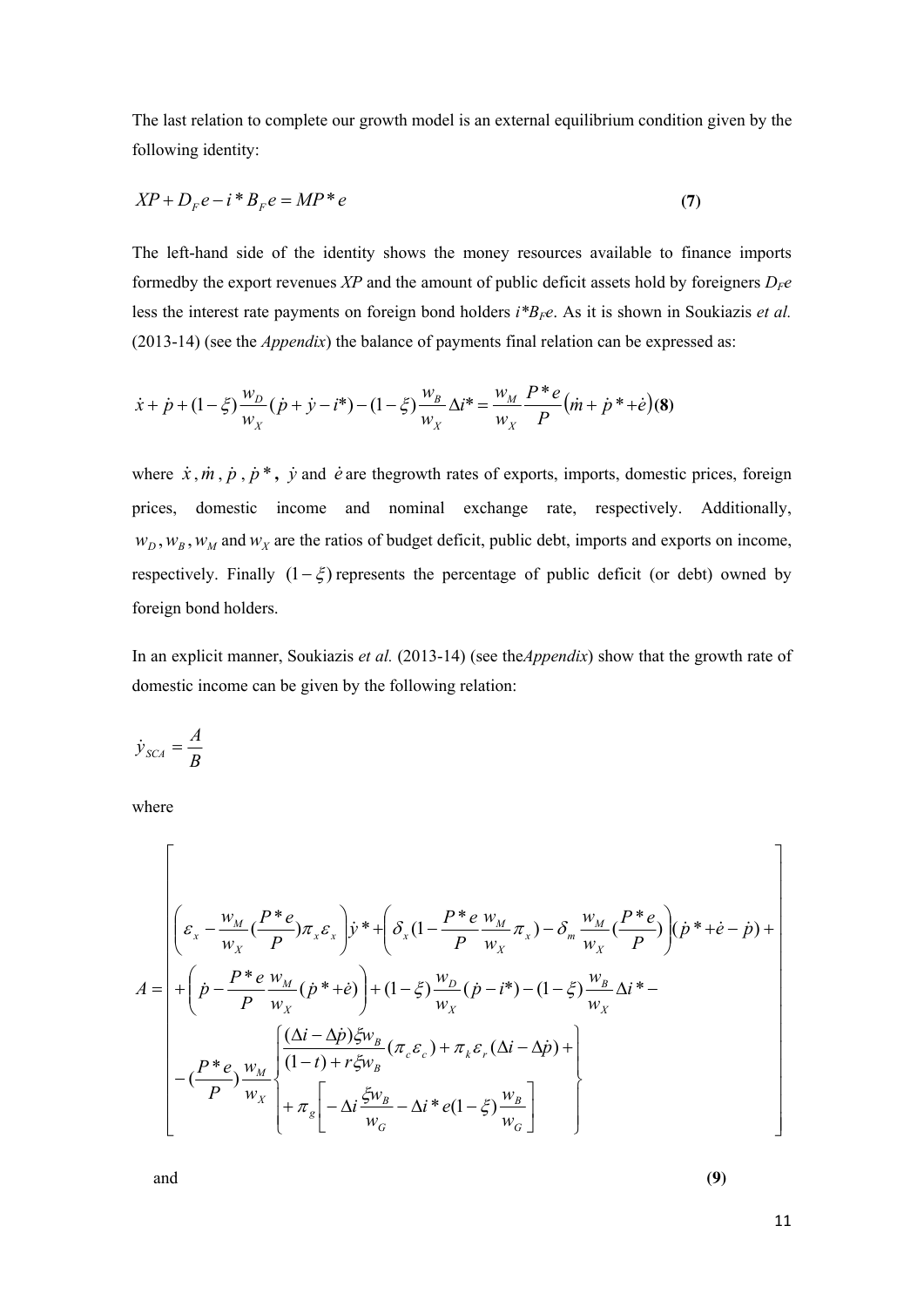$$
B = \frac{w_M}{w_X} \left( \frac{P^* e}{P} \right) \left\{ \pi_c \varepsilon_c + \pi_k \varepsilon_k + \pi_g \left( \frac{t}{w_G} + \frac{w_D}{w_G} - \frac{i \xi w_B}{w_G} - i \cdot e \left( 1 - \xi \right) \frac{w_B}{w_G} \right) \right\} - (1 - \xi) \frac{w_D}{w_X}
$$

Equation **(9)**is a more complete form of a vast number of determinants that can affect economic growth. Among other factors, the growth of domestic income is determined by internal and external imbalances, and also takes into account the effect of relative prices. In particular the numerator A is decomposed into various parts: the first measures the impact of foreign demand on domestic growth, the second captures the effect of relative prices on growth, the third element is the volume effect of trade, and the fourthmeasures the impact of internal imbalances on domestic growth. The denominator captures basically the effect of the disaggregated import elasticities of the components of demand on domestic growth. Equation (9) will be used to explain actual growth in Romania over the period from 1996 to 2013, where complete data is available.

#### *3.2.Estimation of the structural equations*

To implement our extended model to the Romanian economy we first need to estimate simultaneously the structural Equations (1) to (4) to obtain the elasticities required to compute the reduced form ofthe domestic income growth as it is given by Equation (9). Annual data (growth rates) are used for the period 1996-2013 to estimate the simultaneous equation system. The definition of the variables and the data source are explained in the Appendix B.

We first estimated the system by 2SLS (see Table C.2 in Appendix C). The intention was to carry out some diagnostic tests to justify the robustness of our results. The first is the Sargan statistic, a test of over-identifying restrictions to check the validity of the instruments used in the regressions and this hypothesis is confirmed in all cases. The second is the Pagan-Hall heteroskedasticity test, showing that the hypothesis of homoskedasticity is never rejected. The third test is the Cumby-Huizinga test for autocorrelation and it is confirmed that errors are not first-order autocorrelated in all cases. Finally the normality hypothesis of residuals is also confirmed in all equations.

After confirming the robustness of our results, we implemented the 3SLS (Three-Stage Least Squares) estimation technique as the most efficient to capture the interrelations between equations and the causal and feedback effects between the core variables of the system. Table C.1 in the Appendix C reports the estimation results where simultaneity is controlled by using a set of instrumental variables. The growth of imports, consumption, investment, exports as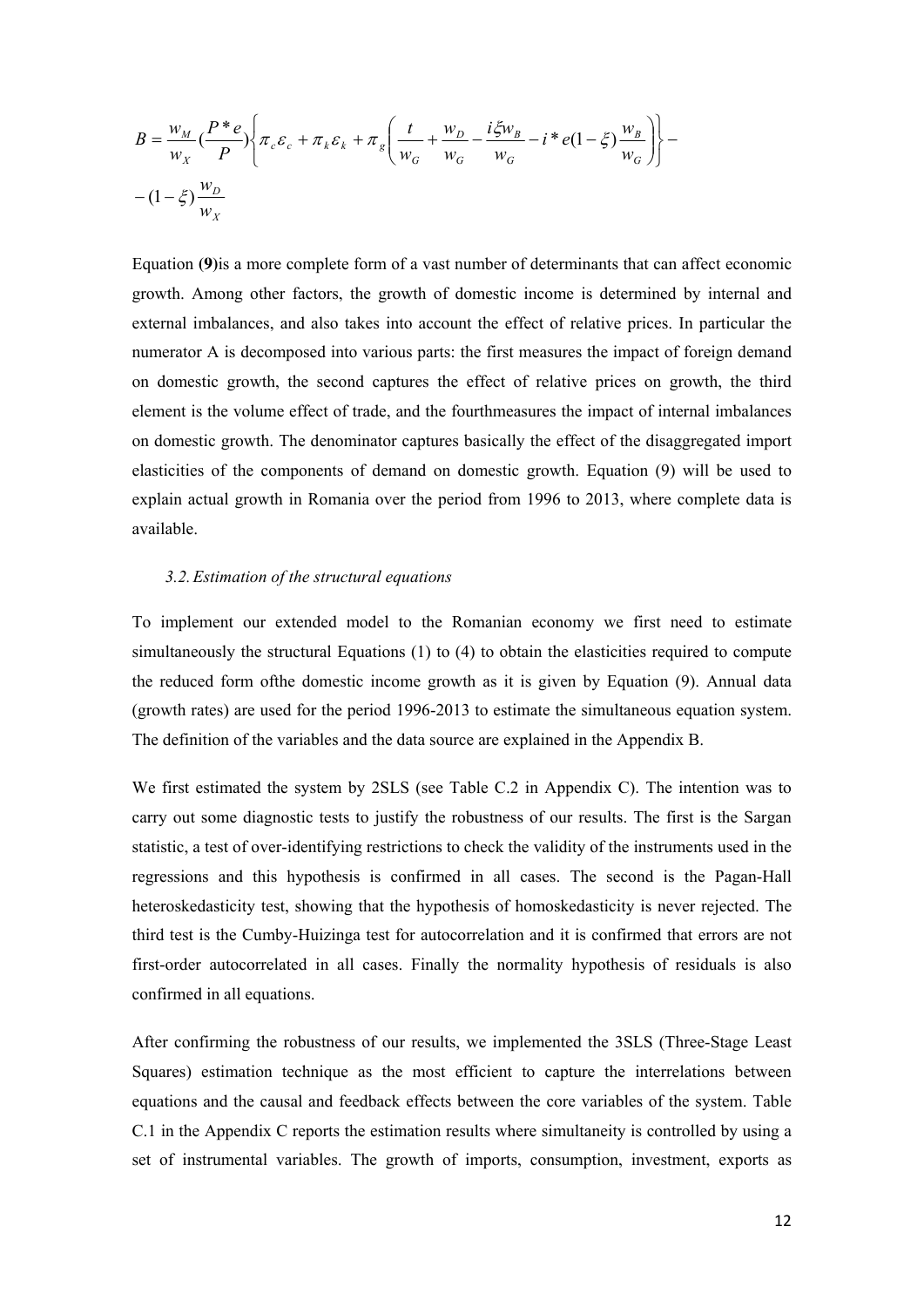<span id="page-13-0"></span>wellthe growth of domestic disposable income, domestic product, real exchange rate and real domestic interest rateare all assumed to be endogenous. The remaining variables in the system are assumed exogenous, including some lagged variables, as it is explained in Table C.1.

In general the estimation results are reasonable<sup>[14](#page-13-0)</sup>. In the import equation, the growth of exports is statistically significanceat the 1% level showing that other things being unchanged, every 1 percentage point increase in exports is associated with 0.658 percentage point increase in imports. This result shows that exports are highly dependent on imports or in other words gives the idea that the import content of exports is high.Due to this fact the value-added of exports is expected to be low and consequently the multiplier effects of exports on economic growth are expected to be weak since the positive effects of exports on growth can be counteracted by the high import content of exports.

Investment growth is also statistically significant in the import function at the 1% level but the import sensitivity of this component of demand is lower than that of exports (0.59). We were not able to find any significant impact of the growth of consumption and government expenditures on import growth. Relative prices is another variabledisplaying a significant negative impact on imports (at the 1% significance level) confirming the standard evidence that imports decline in Romania when they become more expensive. Therefore, the devaluation of the domestic currency in Romania can be a useful instrument (at least in the short term) for preventing a higher penetration of imports in the domestic market.

In the export function our results confirm the standard findings in the literature that exports are income elastic and price inelastic. The income elasticity of the demand for exports is statistically significant at the 1% level revealing that a 1 percentage point increase in foreign income is responsible for a 3.349 percentage point increase in exports. This is an encouraging result for the Romanian economy showing that exports are competitive in international markets in terms of the supply characteristics they possess, associated with quality aspects. The price elasticity of the demand for exports is not statistically significant but itdisplays the expected positive sign.

Consumption growth is income inelastic (0.606) as expected by the standard consumption theory and investment growth is income elastic (2.581) confirming the well known accelerator theory. This shows that consumption grows at a lower rate than disposable income whereas investment grows 2.6 percentage points for every 1 percentage point increase in real domestic income.Therefore, the accelerator impact is dominant in the investment equation, showing that

<sup>&</sup>lt;sup>14</sup> It was not possible to use a longer period due to the lack of data. Therefore, the robustness of the estimation results must be interpreted with caution.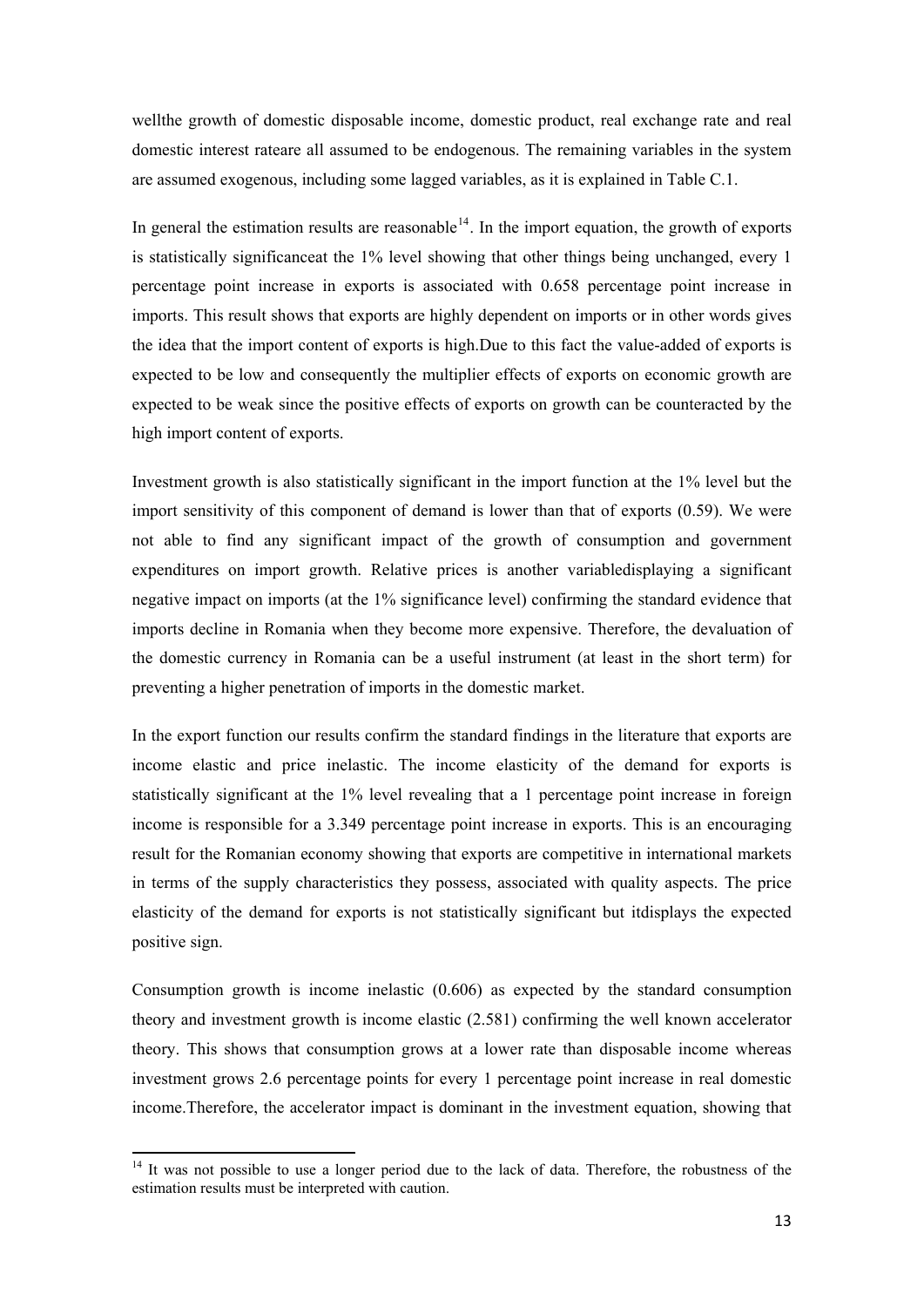investment projects are undertaken only when the perspectives on economic growth are fulfilled. Another important finding is that real interest ratehas a negative (although inelastic) impact on investment, as expected,and it is significant at the 5% level. This evidence suggests that high financial costs do not benefit the development of investment projects. It is found that every 1 percentage point increase in real interest rate provokes a 0.144 percentage point fall in real gross investment.

# *3.3. Application of the SCA model to the Romanian economy*

**Table 2** reports all the figures necessary to compute the growth rate of the Romanian economy as it is given byEquation (9). All elasticities are taken from the 3SLS estimation presented in Table C.1 in the *Appendix C*; the rest are average annual growth rates of the respective variables over the period 1996-2013. If we replace all these figures in Equation (9) we are able to determine the average growth rate of the Romanian economy taking into account internal and external imbalances. In this case, our model predicts a very modest growth rate of about 0.113%. The average growth rate found following the original Thirlwall's Law (without internal imbalances and assuming constant relative prices, as explained in Section 2), is about 2.013% (see Table 1). Comparing these growth rates with the effective annual growth of 2.617% we can infer that the Romanian economy grew at a higher rate than that predicted both by Thirlwall's model and by our extended model,resulting in the accumulation of external deficits. Although our model also takes into account internal balances (among other factors) the conclusionwe get is in line with the evidence found by computing the simple Thirlwall's Law.

Moreover,Thirlwall's Law over-predicts the growth rate of Romania in comparison with our extended SCA model. Therefore, if internal imbalances and relative price movements are ignored asin Thirlwall's Law, the predicted growth rate for the Romanian economy is overestimated.

| $\varepsilon_{x}$ | $\pi_{\scriptscriptstyle \chi}$     | $\varepsilon_c$             | $\pi_c$     | $\varepsilon_k$ | $\pi_k$                   | $\pi_{\rm g}$       | $\varepsilon_r$          | $\delta m$ |
|-------------------|-------------------------------------|-----------------------------|-------------|-----------------|---------------------------|---------------------|--------------------------|------------|
| 3.349             | 0.658                               | 0.606                       | $-0.109$    | 2.581           | 0.590                     | 0.044               | $-0.144$                 | $-0.433$   |
| $\delta x$        |                                     | r                           | $\dot{p}$   | $\dot{v}$ *     | $W_D$                     | $W_G$               | $W_B$                    | $\xi_D$    |
| 0.111             | 0.325                               | 0.008                       | 0.275       | 0.017           | 0.037                     | 0.344               | 0.221                    | 0.141      |
| $\xi_B$           | $W_M$                               | $W_X$                       |             | $i^*$           | $\varDelta i$             | $\varDelta i^*$     | $\epsilon$               | $\dot{e}$  |
| 0.141             | 0.403                               | 0.329                       | 0.282       | 0.039           | $-0.022$                  | $-0.003$            | 0.739                    | 0.183      |
| $p * e$           | $\dot{p}$ * + $\dot{e}$ – $\dot{p}$ | $\Delta i - \Delta \dot{p}$ | $\dot{p}$ * | $(\dot{p}-i^*)$ | $\dot{\mathcal{Y}}_{SCA}$ | $\dot{\cal Y}_{BP}$ | $\dot{y}_{\textit{Rom}}$ |            |
| $\overline{p}$    | $-0.024$                            | $-0.004$                    | 0.017       | 0.235           | 0.113                     | 2.013               | 2.617                    |            |
| 1.164             |                                     |                             |             |                 |                           |                     |                          |            |
|                   |                                     |                             |             |                 |                           |                     |                          |            |

**Table 2.** Computation of the growth rates of domestic income. Romania, 1996-2013.

Source: own calculations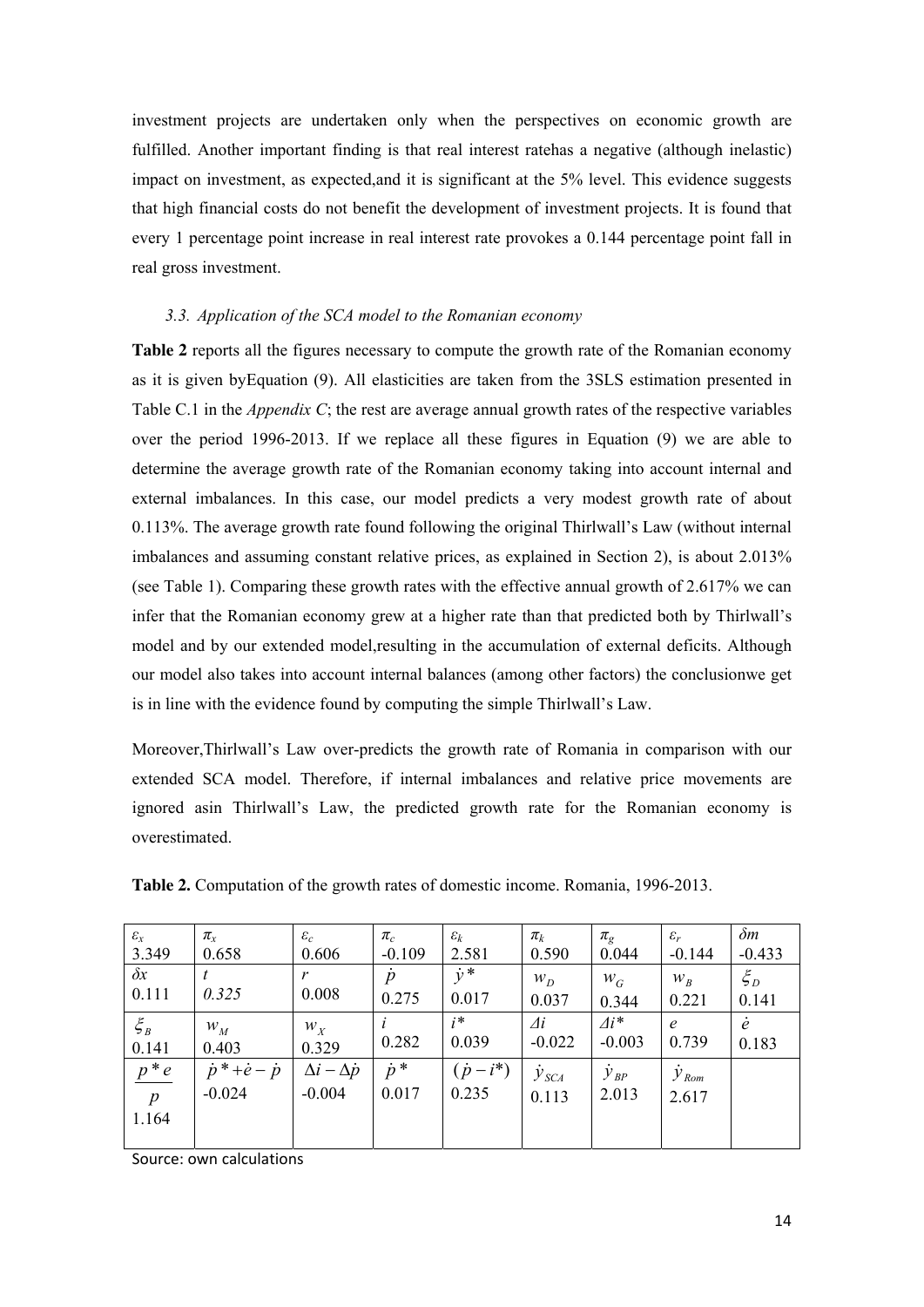#### *3.4.A scenario analysis to detect growth inducing factors*

A scenario analysis can helpto identify factors able to enhance higher growth in Romania. Some interesting hypotheses areanalyzed below:

# *(i) Budget policy as designed by the Stability and Growth Pact –*  $w_D = 3\%$  *and*  $w_B = 60\%$ *.*

The annual average deficit ratioin Romanianfor the period 1996-2013 is  $w_D=3.7\%$ , not far from the limit defined regarding the conditions for adopting the European common currency. Still, if we consider the 3% threshold, growth falls from 0.113% to -0.09%.As for debt, the average ratio for the same period is about 21%, which is much lower relatively to other European Union countries. Interestingly, by increasing the debt to 60% of GDP, growth increases to 0.239%. Combining both thresholds, growth would drop from 0.113% to 0.026%. Therefore, trying to get closer to EU established goals is not an effective way to enhance higher growth in Romania.

#### *ii) Reducing the import dependence of exports.*

The elasticity of imports with respect to exports,  $\pi$ <sub>X</sub> = 0.658, shows that exports are highly dependent on imports thus revealing a structural problem of the Romanian economy: that valueadded of exports is not very substantial; therefore the multiplier effect of exports on domestic income is not expected to be high since its positive effects might be cancelled out by a significantincrease in imports. Analyzing the composition of Romanian exports (see Figure D.9) we observe a shift in the structure of exported goods in the mid-2000s where machinery, apparatus, equipment and transport means exceeded the textiles, wearing apparel and footwearof the traditional sectors. The structure of the Romanian exports improved significantly for the last decade towards higher-tech products, despite the fact that they still incorporate imported technology.

By reducing the value of this elasticity we obtain higher growth in income. For instance, if the Romanian economy manages to reduce the dependence of exports on imports, from  $\pi_X = 0.658$  to  $\pi_X = 0.50$ , income growth increases from 0.113% to 0.70%; a farther decrease of the export elasticity with respect to imports to  $\pi$ <sub>X</sub> = 0.4 yields an even higher income growthof 1.07%; Therefore policies must be developed to reduce the import content of exports in order for exports to have higher impact on growth.

#### *(iii) External equilibrium*

During the period 1996-2013, as Chart 1 shows, both the import and export sharesshow an increasing tendency, with both series getting closer over time. However the import share is always above the export share meeting each other only at the end of the observed period. In the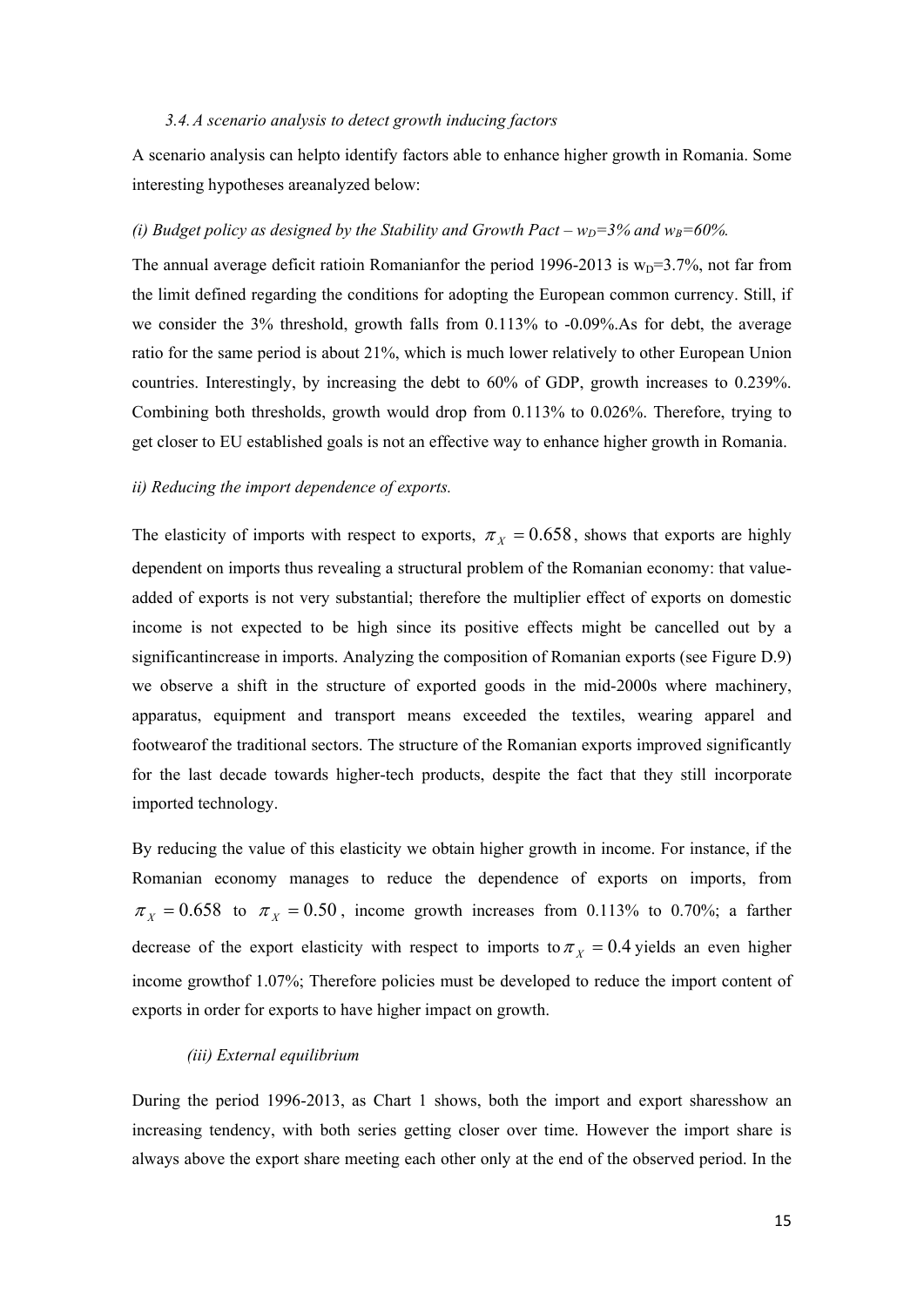last year the ratio of the share of imports over exports is  $w_M / w_X = 1$  which is an encouraging result from the balance of payments perspective.



**Chart 1. The evolution of the imports and exports share, Romania 1996-2013.**

**Data source**: European Commission, Statistical Annex of European Economy, spring 2014

However, if we make the average share of exports (0.329%) equal to that of imports 0.403%, the Romanian economy grows from 0.113% to 3.74%. An alternative could be to bring the import share down to the level of the average export share, that is,  $w_x=w_M=0.329$ . If we replace these values in Equation(9) our model predicts a higher income growth of about 3.94%. Therefore, trade balance equilibrium is apparently the most efficient policy to foster growth in this country.

# *(iv)Constant relative prices.*

If we assume that relative prices are constant in the long run that is,  $\dot{p}$ <sup>\*</sup> +*e* − *p* = 0 implying also that  $(P * e / P) = 1$  and replace these values in Equation (9) our model predicts that growth raises to 3.71%. Therefore, relative prices make a substantial difference in the growth process, and when they are neglected the model over-predicts the growth rate. On the other hand, our model shows that the Romanian economy can grow faster in a system with price and exchange rate stability.

## **4. Concluding remarks**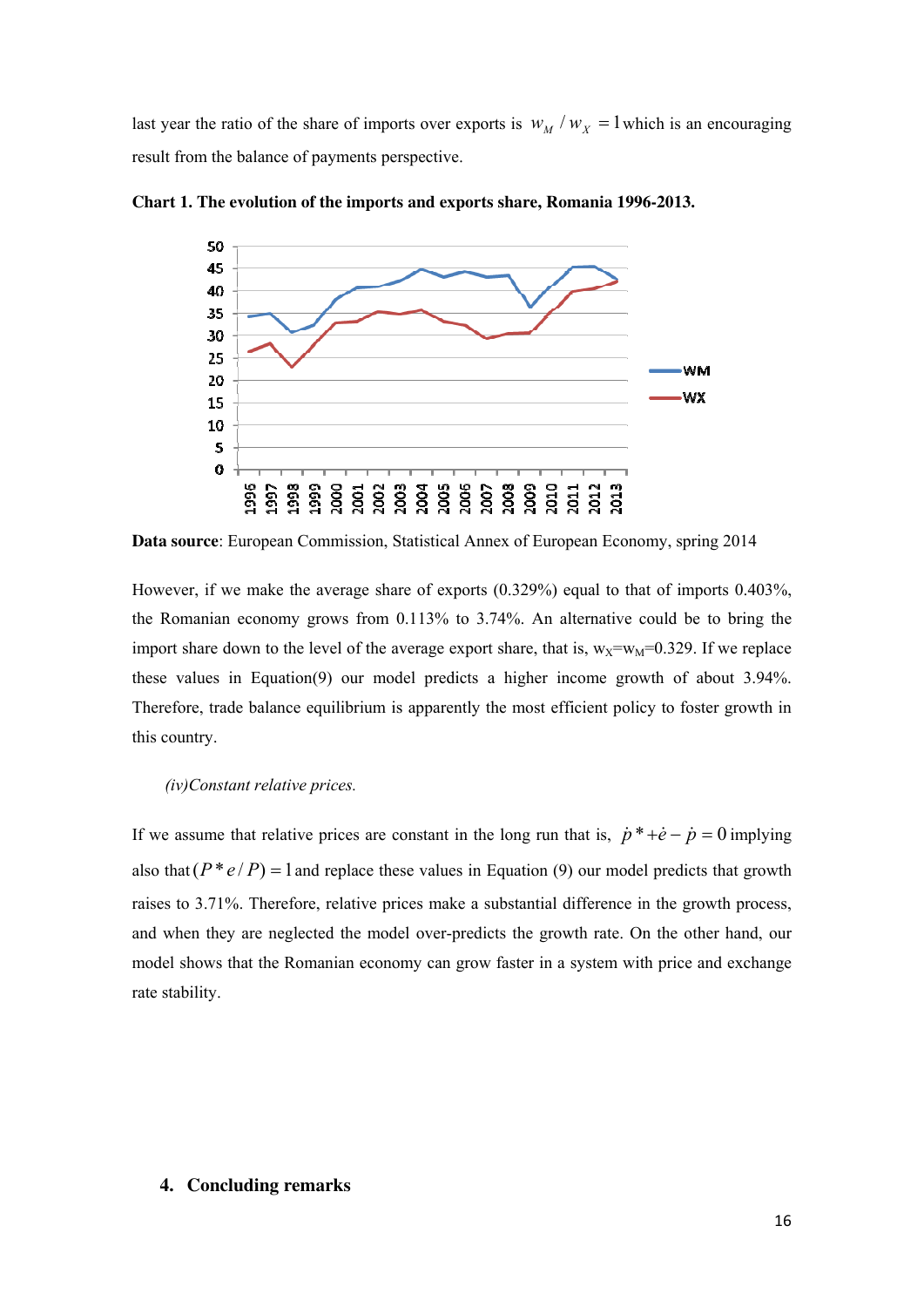In this study we have employed two complementary approaches to explain the growth performance of the Romanian economy from 1996 to 2013. The first approach is the conventional balance of payments constraint hypothesis known as the Thirlwall´s Law predicting a country´s growth rate consistent with the balance of payments equilibrium. Since this approach ignores internal imbalances related to public deficit and debt, we extend this model to include both, internal and external imbalances as well as relative prices movements. The extended multi equation-model is estimated by 3sls to obtain robust results and take into account the reciprocal relations among the core variables of the model.

Both models agree that the Romanian economy grew at a higher rate than that allowed by the balance of payments equilibrium growth rate at the cost of accumulating current account deficits. Therefore, the Romanian economy is balance of payments constrained financing its extra growth by capital inflows. However, the conventional approach linked to Thirlwall Law over-predictsthe Romanian growth rate when it ignores internal imbalances and does not recognize that relative prices can play an important role in the path of economic growth. In this sense our extended model is more complete to analyze the determinants of economic growth in Romania.

Estimating our extended model we detect a structural problem on exports being highly dependent on imports. The high import content of exports does not allow the benefits from exports to be fully transmitted on growth aggravating on the other hand the current account imbalances. Some positive results are observed for the Romanian economy manifested by the tendency of eliminating the gap between exports and imports in the last years of the analysis.

The scenario analysis shows that the only way for the country to grow faster without deteriorating the balance of payments position is by increasing the competitiveness of the economy that is, by turning imports less attractive in the domestic market and exports more attractive in external markets. It is shown that equilibrating the shares of exports and imports can lead to higher growth, more than 3% per year. Increasing the share of international trade in the economy is also beneficial to growth.The scenario analysis also shows that relative price and exchange rate stability enhance higher growth. Movement towards the EMU criteria of public deficit and debt are not growth enhancing since the Romanian economy up to now reports lower values.

In general the results from our extended growth model are coherent with the spirit of Thirlwall´s Law and the balance of payments constraint hypothesis.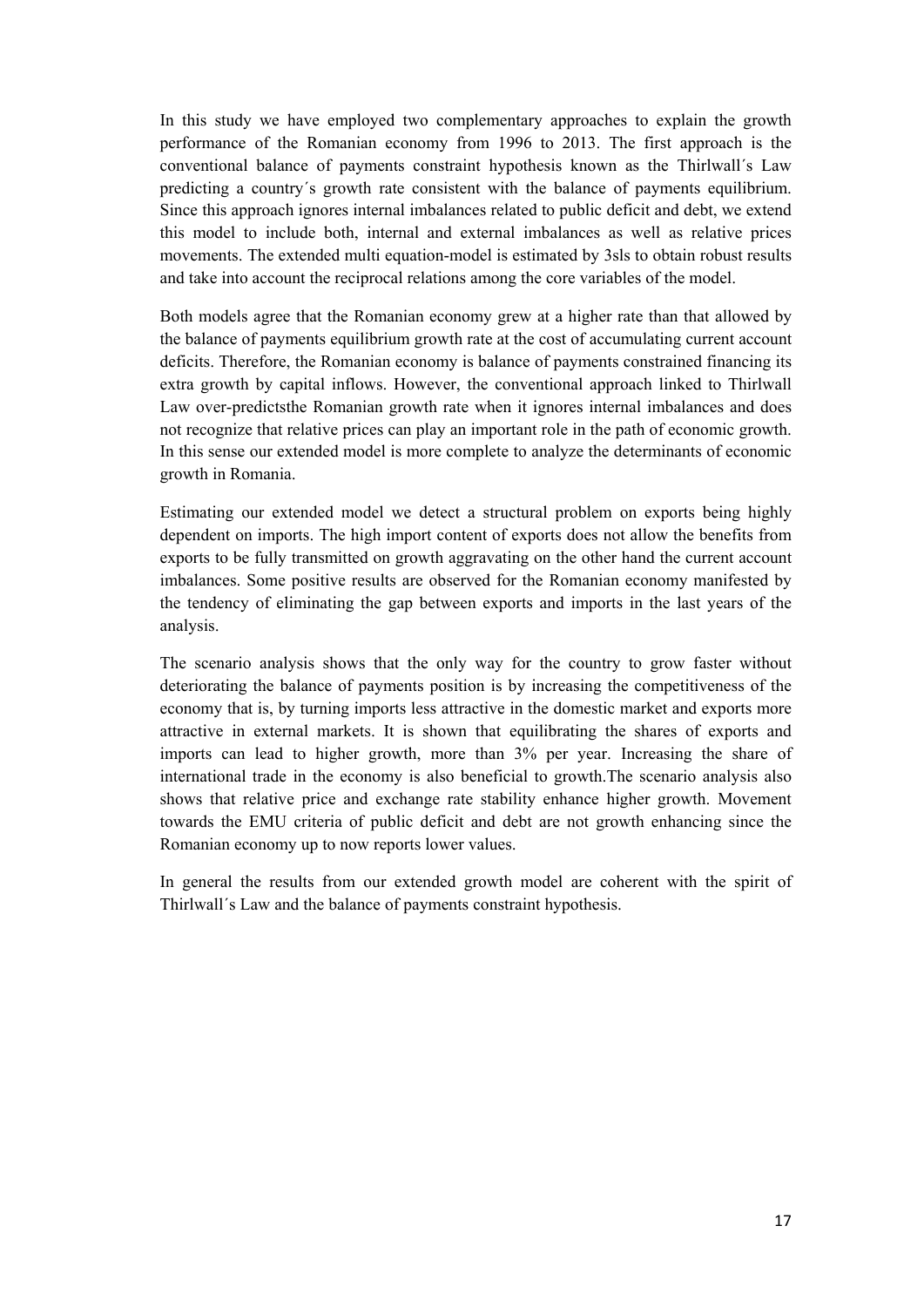# **5.**

# **Appendix A**

**Table A.1**. Estimation of the Import and Export functions forthe Romania economy, 1996-2013

| Variables                                     | Imports $(2SLS)^a$ | Exports (OLS) |
|-----------------------------------------------|--------------------|---------------|
| Constant                                      | 4.417              | 5.441         |
| t-ratio                                       | 2.29               | 2.98          |
| p-value                                       | $0.037**$          | $0.009***$    |
| $\dot{\mathcal{Y}}_t$                         | 2.112              |               |
| t-ratio                                       | 5.37               |               |
| p-value                                       | $0.000***$         |               |
| $(\dot{p}_{t} * + \dot{e}_{t} - \dot{p}_{t})$ | $-0.594$           | 0.148         |
| t-ratio                                       | $-3.72$            | 0.97          |
| p-value                                       | $0.002***$         | 0.348         |
| $\dot{v}$ *                                   |                    | 2.561         |
| t-ratio                                       |                    | 3.17          |
| p-value                                       |                    | $0.006***$    |
| $R^2_{\text{adj}}$                            |                    |               |
|                                               | 0.667              | 0.327         |
| DW                                            | 1.61               | 1.97          |
| Hausman $x^2$ <sub>(1)</sub>                  | 16.44 [0.000]      |               |
| Sargan LM                                     | 4.81 [0.09]        |               |
| Weak instruments                              |                    |               |
| F(3,13)                                       | 54.86              |               |

( a ) Relative prices, exports, consumption and gross investment are used as instruments \*, \*\*, \*\*\* Coefficient significant at the 10%, 5% and 1% level, respectively

**Data source**: European Commission, Statistical Annex of European Economy, spring 2014

**Chart A.1. Romanian's current account as a percentage of GDP, 1996-2013.** 



**Data Source:**European Commission, Statistical Annex of European Economy, spring 2014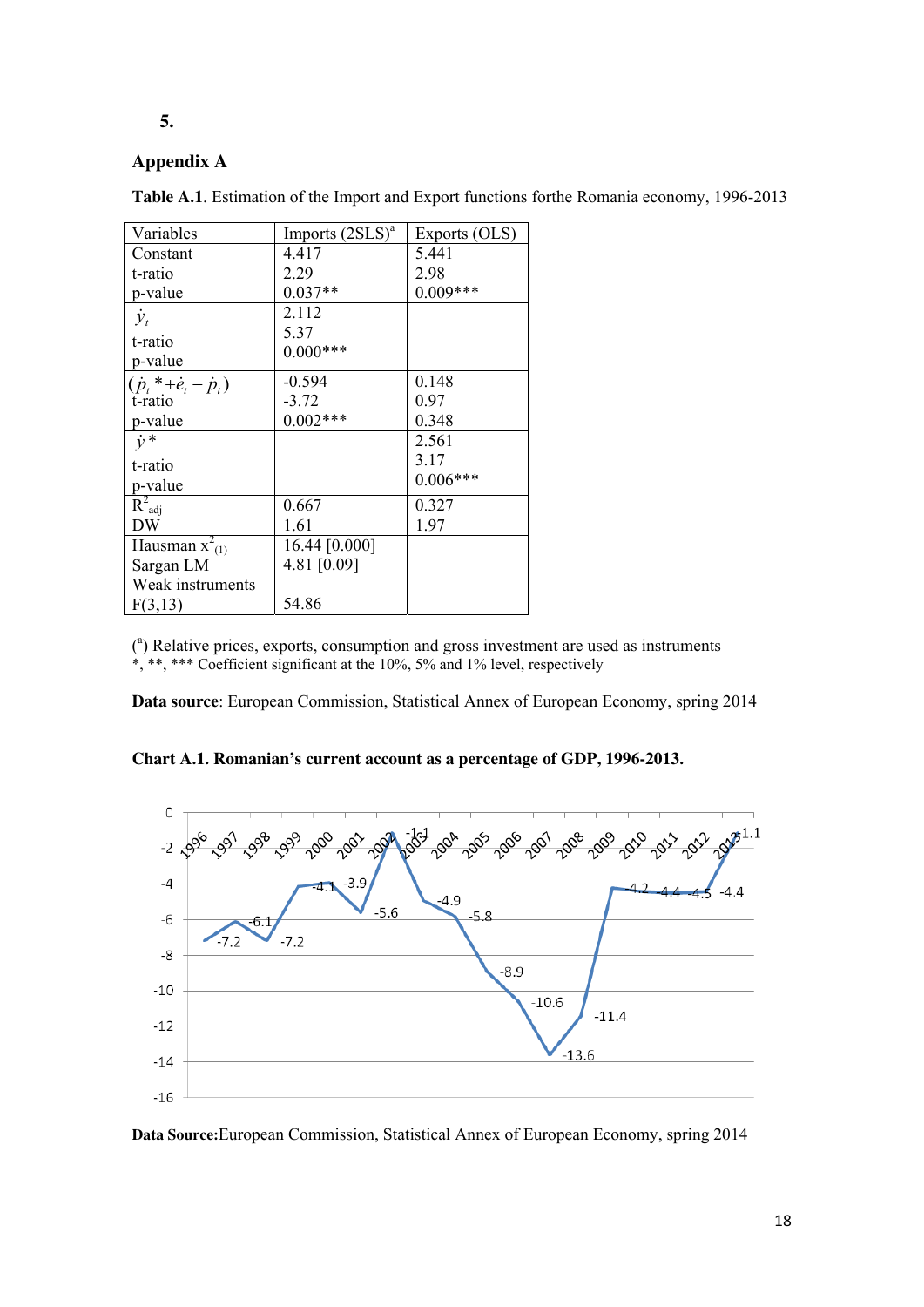#### *Appendix* **B:** *Variable definition and data sources*

•  $\dot{m}_t$  – annual growth rate of real imports - Imports of goods and services at 2005 prices (national currency; annual percentage change).

•  $\dot{c}_t$  – annual growth rate of final private consumption - Private final consumption expenditure at 2005 prices (national currency; annual percentage change).

•  $\dot{x}_t$  – annual growth rate of real exports - Exports of goods and services at 2005 prices (national currency; annual percentage change).

 $\bullet$  *inv<sub>t</sub>* – annual growth rate of investment - Gross fixed capital formation at 2005 prices (national currency; annual percentage change).

•  $\dot{y}_t$  – annual growth rate of real GDP - GDP at 2005 market prices (national currency; annual percentage change).

 $\cdot$   $\dot{y}^*$  - annual growth rate of real foreign income - EU28 (national currency; annual percentage change).

•  $\dot{p}_t$  – annual growth rate of price deflator GDP at market prices (national currency; annual percentage change).

•  $\dot{p}^*$ , annual growth rate of price deflator GDP at market prices, for the EU-12 (national currency; annual percentage change).

•  $w_G$  – share of government's expenditure on GDP - Total expenditure; general government minus interest including flows on swaps and FRAs (% of GDP at market prices; excessive deficit procedure).

• *w<sub>D</sub>*– share of government's deficit on GDP - Net lending (-) or net borrowing (+); general government (% of GDP at market prices; excessive deficit procedure).

 $w_B$  – share of government's debt on GDP - General government consolidated gross debt (%) of GDP at market prices; excessive deficit procedure).

• *w<sub>M</sub>* - imports of goods and services at current prices (national accounts) - % of GDP at market prices

•  $w_{X}$ - exports of goods and services at current prices (national accounts) - % of GDP at market prices.

 $\bullet$  *t* – share of government's revenues on GDP - Total current revenue; general government (%) of GDP at market prices; excessive deficit procedure).

 $\bullet$  *i* – nominal short-term interest rates  $(\%)$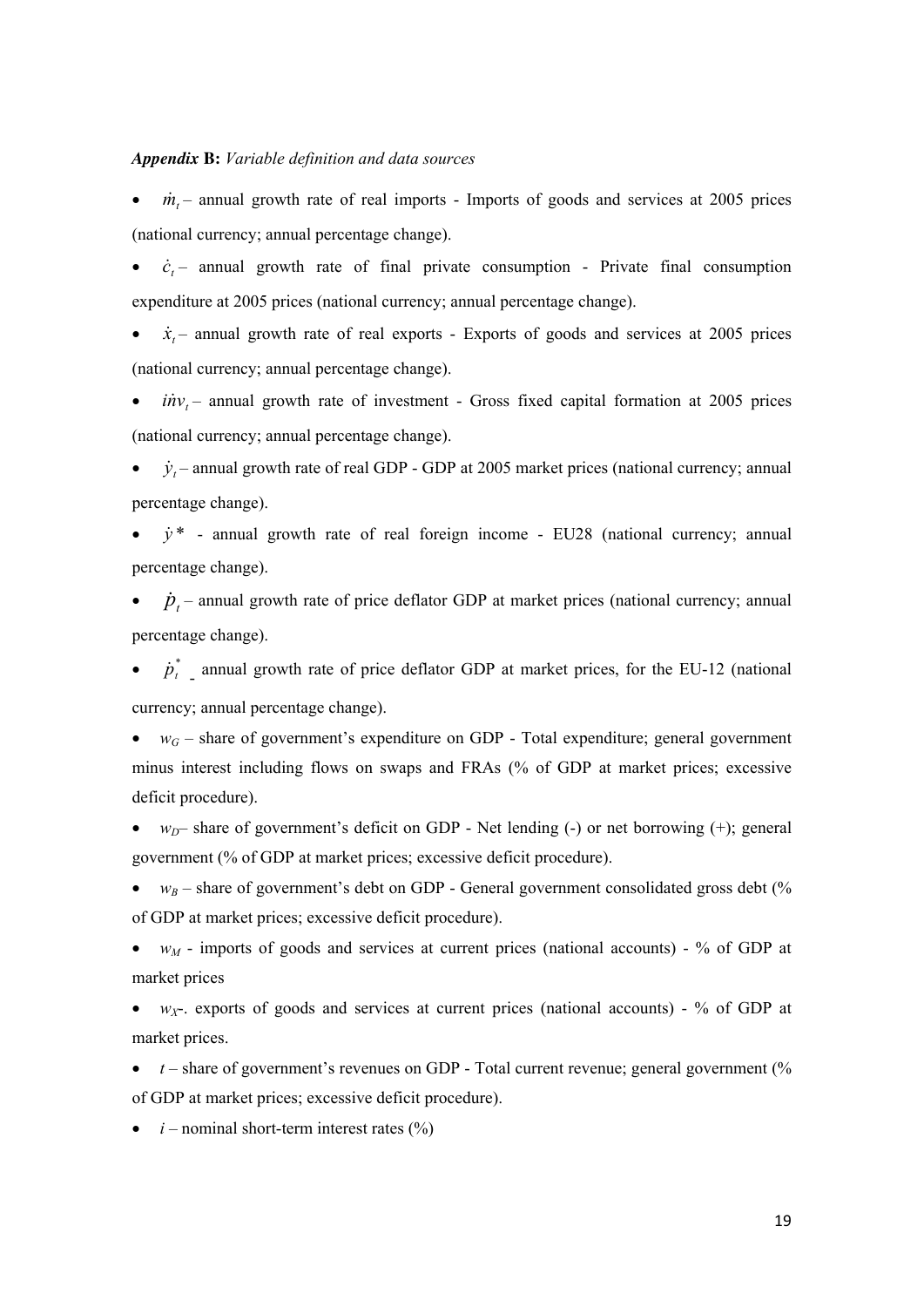$\bullet$  *i*<sup>\*</sup> - nominal long-term interest rates (%) for Germany (Public sector bonds outstanding (over 3 years); from 1993, central government benchmark bond of 10 years.)

Data on  $\dot{m}_t$ ,  $\dot{c}_t$ ,  $\dot{x}_t$ ,  $i\dot{m}v_t$ ,  $\dot{y}_t$ ,  $\dot{y}_t^*$ ,  $\dot{p}_t$ ,  $\dot{p}_t^*$ ,  $w_G$ ,  $w_D$ ,  $w_B$ ,  $w_M$ ,  $w_X$ ,  $t$ , and  $i^*$  were taken from European Commission (2014).  $\dot{p}^{\dagger}_{i}$ 

 $\dot{g}_t$  – annual growth rate of government's expenditure. Computed by the authors from data on "General government expenditure (Millions of euro from 1.1.1999/ECU up to 31.12.1998)" from Eurostat (extracted on 13<sup>th</sup> June 2014) and information on  $\dot{p}_t$ .

•  $\dot{y}_d$  - annual growth rate of real gross disposable income (deflator private consumption) – index  $2005=100$ . Downloaded on  $16<sup>th</sup>$  June 2014, from the AMECO database ([http://ec.europa.eu/economy\\_finance/ameco/user/serie/ResultSerie.cfm](http://ec.europa.eu/economy_finance/ameco/user/serie/ResultSerie.cfm)).

• *e* – nominal effective exchange rate - price of domestic currency in terms of foreign currency - index (2010=100) broad indices (61 countries). Computed by the authors using monthly data, from the Bank for International Settlements (BIS)- <http://www.bis.org/statistics/eer/index.htm>.

•  $(P^*e/P)$ - real effective exchange rate index  $(2010=100)$ , broad indices  $(61 \text{ countries})$ . Computed by the authors using monthly data, from the Bank for International Settlements(BIS) <http://www.bis.org/statistics/eer/index.htm>

ξ - the percentage of public deficit (or debt) owned by national bond holders.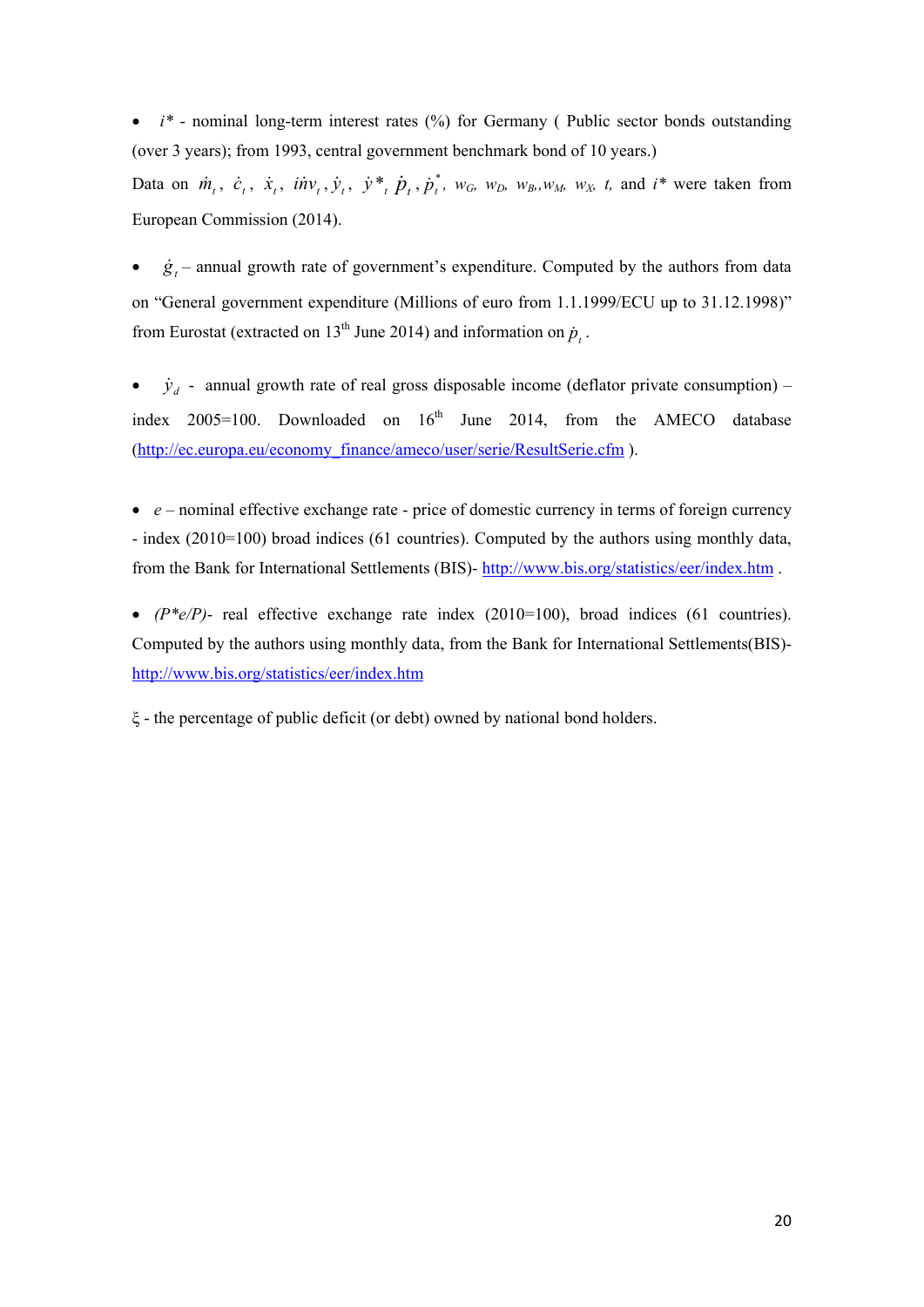## **Appendix C**

**Table C.1. The 3SLS estimation of the structural model, Romania 1996-2013.** 

|                                         | <b>Coefficient Std Error</b> |       | t-stat  | p-value    | $\mathbf{R}^2$ | F-stat | p-value |
|-----------------------------------------|------------------------------|-------|---------|------------|----------------|--------|---------|
| Imports growth                          |                              |       |         |            |                |        |         |
| constant                                | 0.279                        | 1.853 | 0.15    | 0.881      |                |        |         |
| ċ,                                      | $-0.109$                     | 0.366 | $-0.30$ | 0.768      |                |        |         |
|                                         | 0.044                        | 0.054 | 0.80    | 0.426      | 0.8832         | 30.67  | 0.000   |
| $\dot{g}_t$<br>$\dot{x}_t$              | 0.658                        | 0.154 | 4.26    | $0.000***$ |                |        |         |
| inv 1                                   | 0.590                        | 0.180 | 3.28    | $0.002***$ |                |        |         |
| $(p, *$<br>$+e_t$<br>$-p_{t}$           | $-0.433$                     | 0.126 | $-3.43$ | $0.001***$ |                |        |         |
| <b>Consumption growth</b>               |                              |       |         |            |                |        |         |
| constant                                | 2.511                        | 1.211 | 2.07    | $0.043**$  | 0.5134         | 20.78  | 0.000   |
| $\tilde{y}_{\parallel d_0,0}$           | 0.606                        | 0.133 | 4.56    | $0.000***$ |                |        |         |
| <b>Investment</b> growth                |                              |       |         |            |                |        |         |
| constant                                | $-0.965$                     | 1.842 | $-0.52$ | 0.603      |                |        |         |
| ÿ<br>ł.                                 | 2.581                        | 0.345 | 7.48    | $0.000***$ | 0.6962         | 31.27  | 0.000   |
| r<br>t                                  | $-0.144$                     | 0.056 | $-2.56$ | $0.013**$  |                |        |         |
| <b>Exports growth</b>                   |                              |       |         |            |                |        |         |
| constant                                | 4.644                        | 1.551 | 2.99    | $0.004***$ |                |        |         |
| $y^*$                                   | 3.349                        | 0.637 | 5.26    | $0.000***$ | 0.3777         | 16.05  | 0.000   |
| $(\dot{p}_t^* + \dot{e}_t - \dot{p}_t)$ | 0.111                        | 0.130 | 0.85    | 0.397      |                |        |         |

\*, \*\*, \*\*\* Coefficient significant at the 10%, 5% and 1% level, respectively **Notes to the tables:** Endogenous variables:  $\dot{m}_t$ ,  $\dot{c}_t$ ,  $\dot{m}_z$ ,  $\dot{x}_t$ ,  $\dot{y}_t$ ,  $\dot{y}_{d,t}$ ,  $(\dot{p}_t^* + \dot{e}_t - \dot{p}_t)$ ,  $\dot{r}_t$  $\dot{\boldsymbol{g}}_t$   $\dot{\boldsymbol{y}}_t^*$  $\dot{y}_t^*, \dot{y}_{t-1}^*, t_t, i_t, i_t^*$  $i_t^*, \dot{p}_t^*$ *t*<sub>*k*</sub>, *p*<sub>*t*</sub>, *i*<sub>*t*</sup>, *y*<sub>*t*</sub><sup>*t*</sup>, *y*<sub>*t*</sub><sup>*t*</sup>, *i*<sub>*t*</sub>, *i*<sub>*t*</sub>, *i*<sub>*t*</sub><sup>*t*</sup>, *p*<sup>*t*</sup><sub>*t*</sub>, *W<sub><i>Bt*</sub>, *W<sub><i>Bt*</sub>, *W*<sub>*D<sub><i>t*</sub></sub>, *W*<sub>*G*<sub>*t*</sub></sub>, *X*<sub>*t*-1</sub></sub></sub>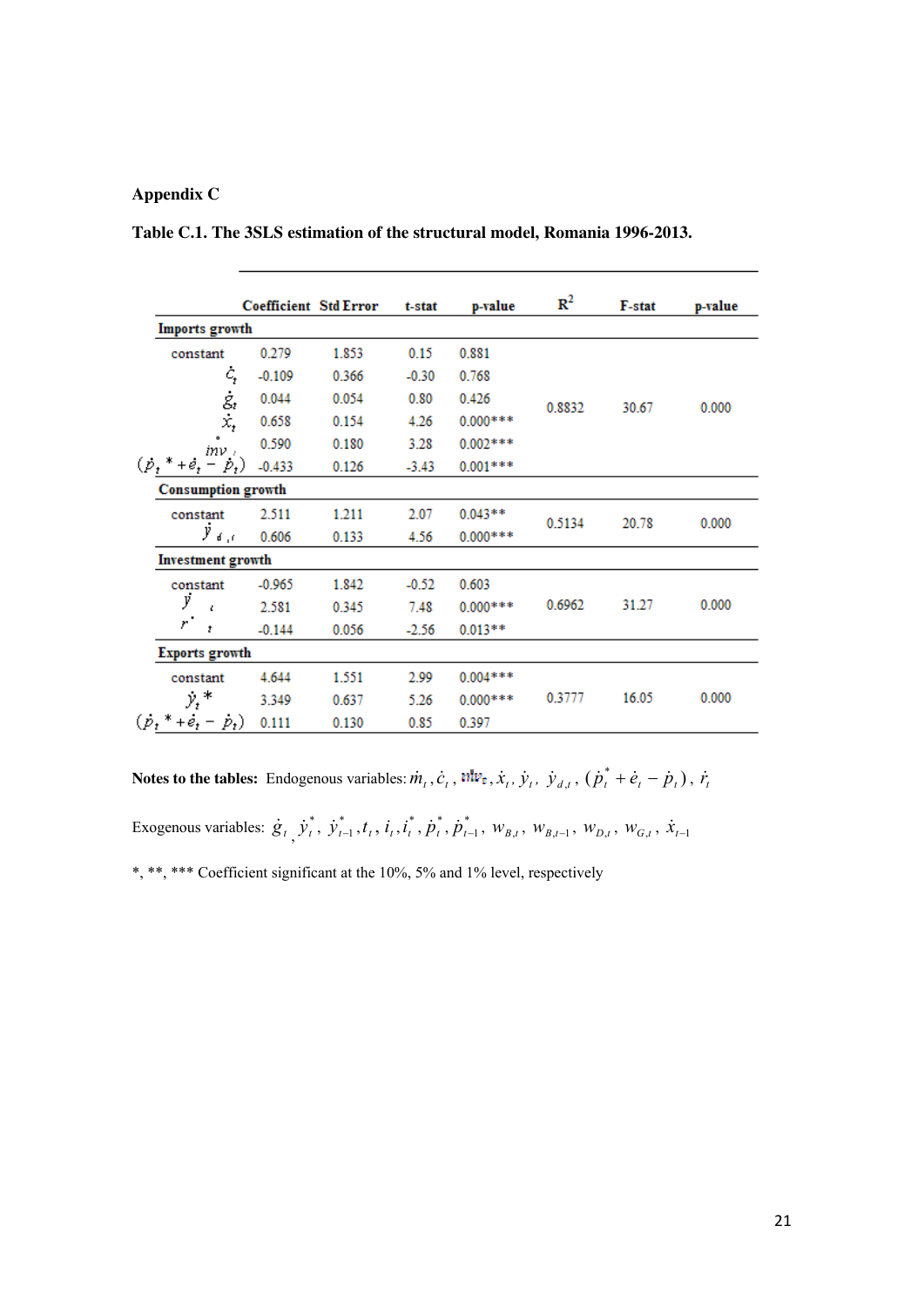|                                         | <b>Coefficient Std Error</b> |       |         |            | Sargan<br>test                 | Heteroscedasticity<br>test     | $AR(1)$ test                 | <b>Normality test</b>               |
|-----------------------------------------|------------------------------|-------|---------|------------|--------------------------------|--------------------------------|------------------------------|-------------------------------------|
|                                         |                              |       | t-stat  | p-value    |                                |                                |                              |                                     |
| Imports growth                          |                              |       |         |            |                                |                                |                              |                                     |
| constant                                | $-1.181$                     | 2.544 | $-0.46$ | 0.652      | $\chi^2$ <sub>8</sub> =11.728  | $\chi^2$ <sub>13</sub> =10.235 | $\chi^2$ <sub>1</sub> =1.312 | $\chi^2$ <sub>2</sub> =1.57         |
| $\dot{c}_t$                             | $-0.002$                     | 0.473 | 0.00    | 0.997      | p-value=0.164                  | p-value=0.675                  |                              | p-value=0.252 p-value=0.456         |
| $\ddot{\mathcal{S}}_t$                  | 0.042                        | 0.069 | 0.60    | 0.557      |                                |                                |                              |                                     |
|                                         | 0.597                        | 0.200 | 2.99    | $0.012***$ |                                |                                |                              |                                     |
| $inv$ ,                                 | 0.551                        | 0.233 | 2.37    | $0.037**$  |                                |                                |                              |                                     |
| $(p, * +e, -$<br>$\dot{p}_t$            | $-0.427$                     | 0.160 | $-2.67$ | $0.022*$   |                                |                                |                              |                                     |
| <b>Consumption growth</b>               |                              |       |         |            |                                |                                |                              |                                     |
| constant                                | 2.523                        | 1.311 | 1.92    | $0.074*$   | $\chi^2$ <sub>11</sub> =14.279 | $\chi^2_{12}$ = 11.369         | $x^2$ <sub>1</sub> =0.012    | $\chi^2$ <sub>2</sub> =1.85         |
| $y_{d,t}$                               | 0.602                        | 0.153 | 3.94    | $0.001***$ | $p$ -value= $0.218$            | p-value=0.498                  |                              | p-value=0.912 p-value=0.396         |
| <b>Investment</b> growth                |                              |       |         |            |                                |                                |                              |                                     |
| constant                                | $-0.902$                     | 2.121 | $-0.43$ | 0.667      | $\chi^2_{10}$ = 11.796         | $\chi^2_{12}$ =11.168          | $x^2$ <sub>1</sub> =0.078    | $x^2 = 0.76$                        |
| ÿ<br>Ł.                                 | 2.576                        | 0.437 | 5.90    | $0.000***$ | p-value=0.300                  | p-value=0.515                  |                              | $p-value=0.780$ $p-value=0.685$     |
| ri<br>$\mathbf{t}$                      | $-0.051$                     | 0.083 | $-0.62$ | 0.546      |                                |                                |                              |                                     |
| <b>Exports growth</b>                   |                              |       |         |            |                                |                                |                              |                                     |
| constant                                | 5.686                        | 1.820 | 3.12    | $0.007***$ | $\chi^2_{10=16.173}$           | $\chi^2_{12}$ =13.187          | $\chi^2$ <sub>1</sub> =0.426 | $\chi^2$ <sub>2</sub> = 0.24        |
| $y_t$ *                                 | 2.777                        | 0.832 | 3.34    | $0.005***$ | p-value=0.0948                 | p-value=0.356                  |                              | $p-value = 0.514$ $p-value = 0.885$ |
| $(\dot{p}_t * + \dot{e}_t - \dot{p}_t)$ | 0.228                        | 0.175 | 1.30    | 0.214      |                                |                                |                              |                                     |

**Table C.2. The 2SLS estimation of each equation of the structural model, Romania 1996-2013.** 

**Notes to the tables:** Endogenous variables:  $\dot{m}_t$ ,  $\dot{c}_t$ ,  $\dot{m}_v$ ,  $\dot{x}_t$ ,  $\dot{y}_t$ ,  $\dot{y}_d$ ,  $(\dot{p}_t^* + \dot{e}_t - \dot{p}_t)$ ,  $\dot{p}_t^* + \dot{e}_t - \dot{p}_t$ ),  $\dot{r}_t$ Exogenous variables:  $\dot{g}_t$ ,  $\dot{y}_t^*$ ,  $\dot{y}_{t-1}^*$ ,  $t_t$ ,  $\dot{t}_t$ ,  $\dot{t}_t^*$ ,  $\dot{p}_t^*$ ,  $\dot{p}_{t-1}^*$ ,  $w_{B,t}$ ,  $w_{B,t-1}$ ,  $w_{D,t}$ ,  $w_{G,t}$ ,  $\dot{y}^*_{t}$ ,  $\dot{y}^*_{t-1}$ ,  $t_t$ ,  $i_t$ ,  $i_t^*$  $i_t^*, \dot{p}_t^*, \dot{p}_{t-1}^*, w_{B,t}, w_{B,t-1}, w_{D,t}, w_{G,t}, \dot{x}_{t-1}$ 

\*, \*\*, \*\*\* Coefficient significant at the 10%, 5% and 1% level, respectively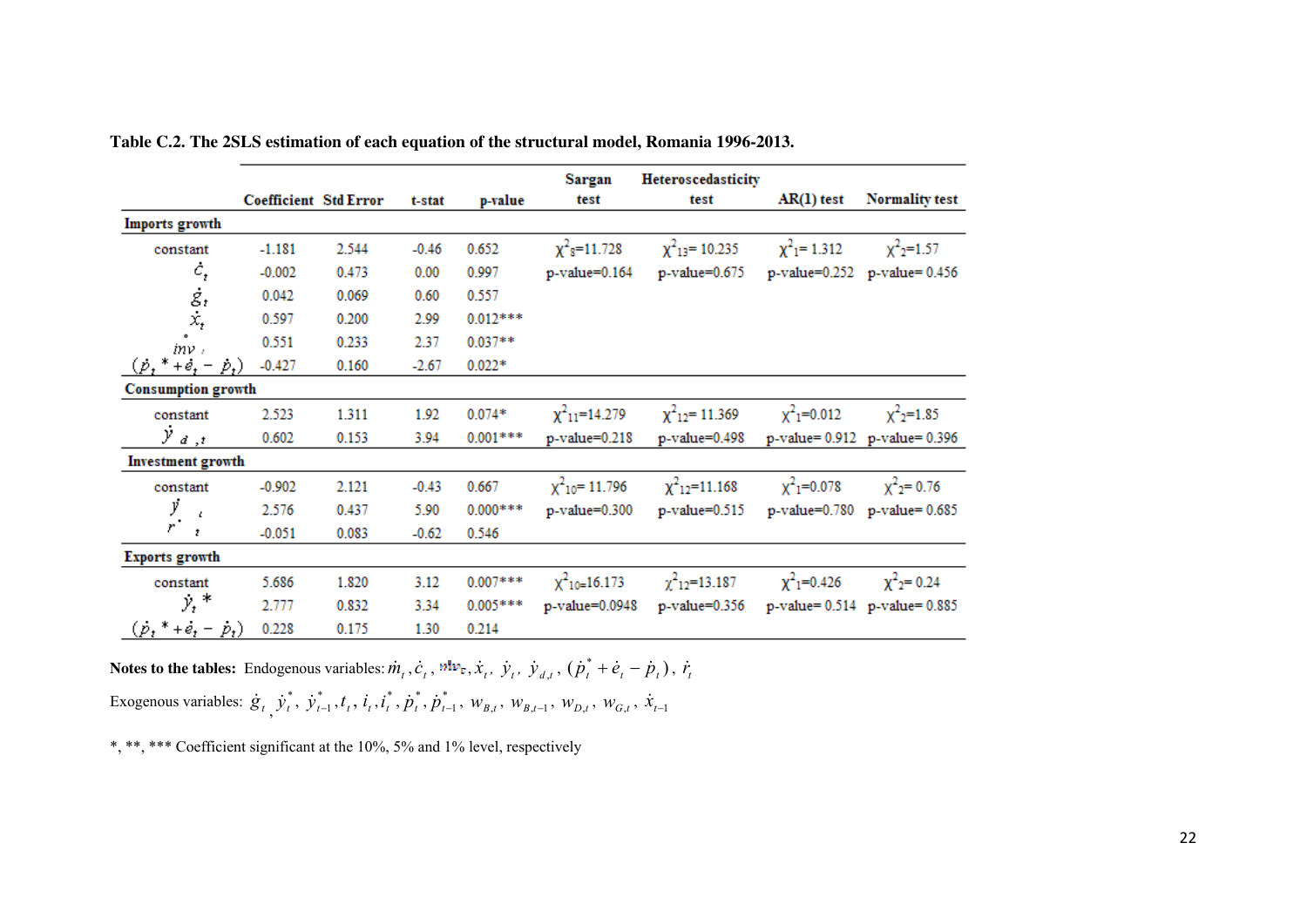# **Appendix D**





**Data Source:**European Commission, Statistical Annex of European Economy, spring 2014



**Figure D.2.** Inflation rate, 1996‐2013

**Data Source:**European Commission, Statistical Annex of European Economy, spring 2014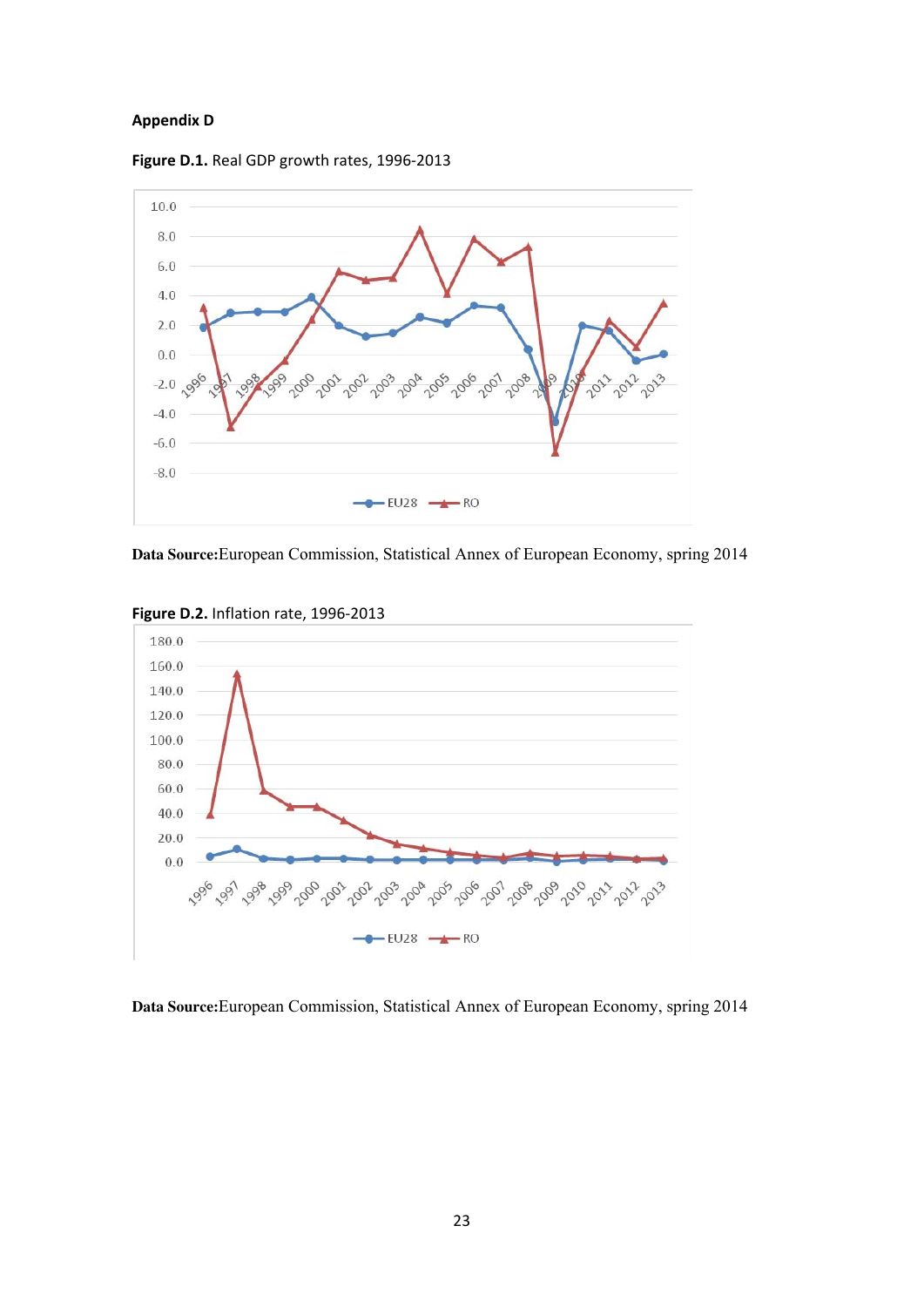

**Data Source:**European Commission, Statistical Annex of European Economy, spring 2014



**Figure D.4.** GDP and main components, 1996‐2013

**Data Source:**Eurostat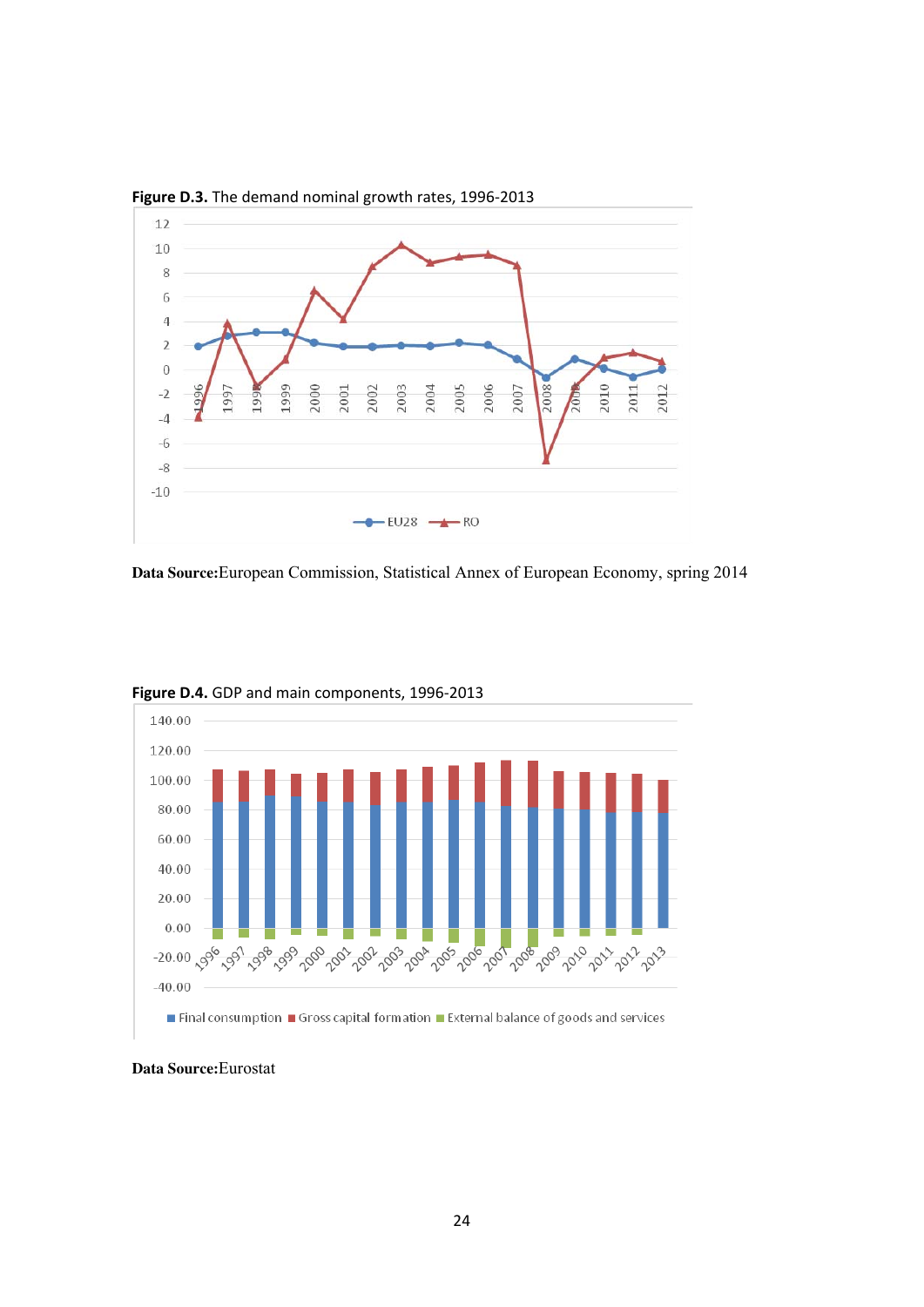

**Figure D.5.** Exports and imports (% GDP), 1996‐2013

**Data Source:**European Commission, Statistical Annex of European Economy, spring 2014



**Figure D.6.** FDI and external balance of goods and services (% GDP), 1996‐2013

**Data Source:**the data for FDI provided by National Bank of Romania; the data for GDP and external balance of goods and services provided by Eurostat and National Bank of Romania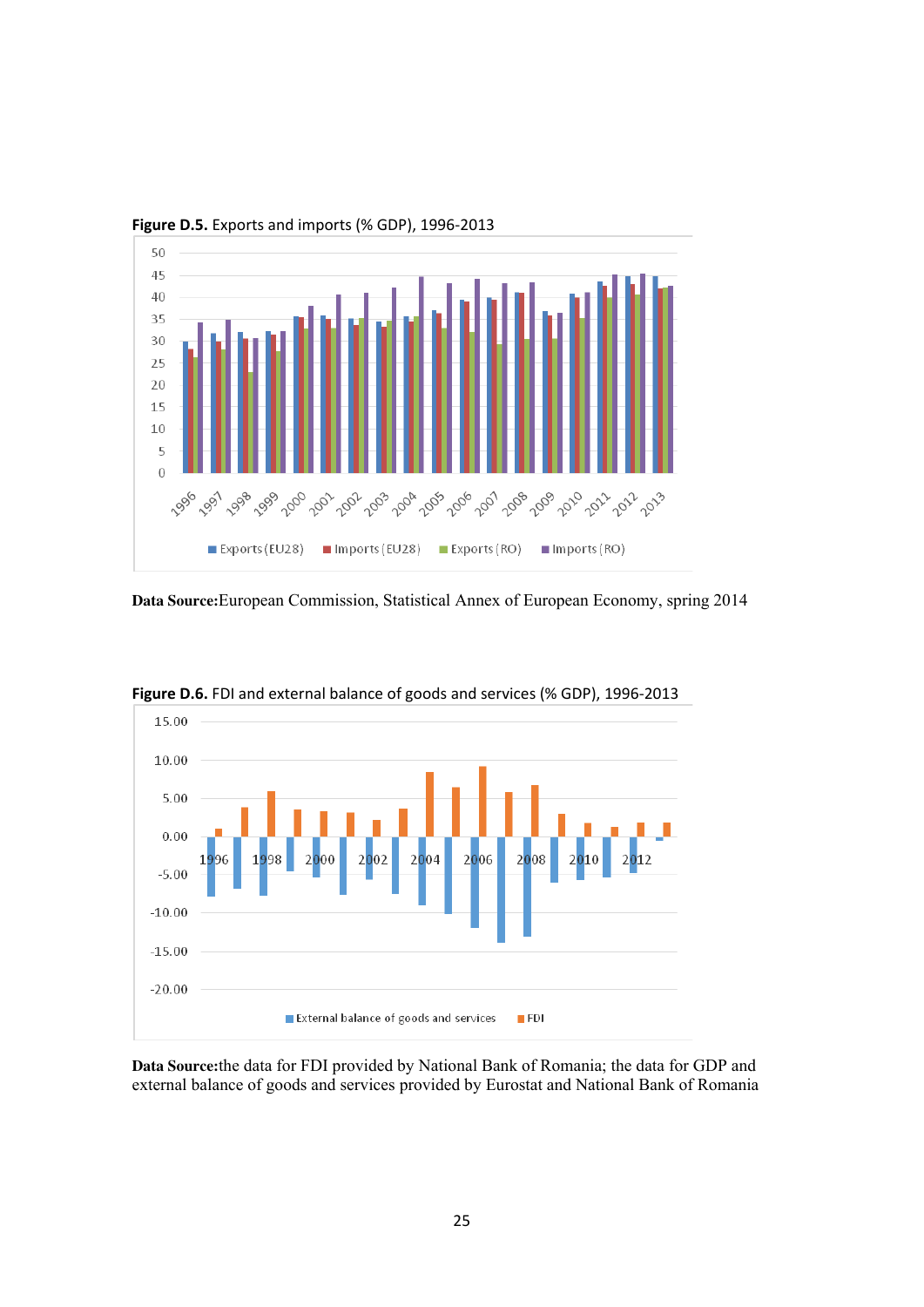

**Data Source:**European Commission, Statistical Annex of European Economy, spring 2014



**Figure D.8.** Sectoral shares (%), 1997-2010

Figure D.7. Unemployment rate, 1996-2013

# **Data Source:**European Commission, Statistical Annex of European Economy, spring 2014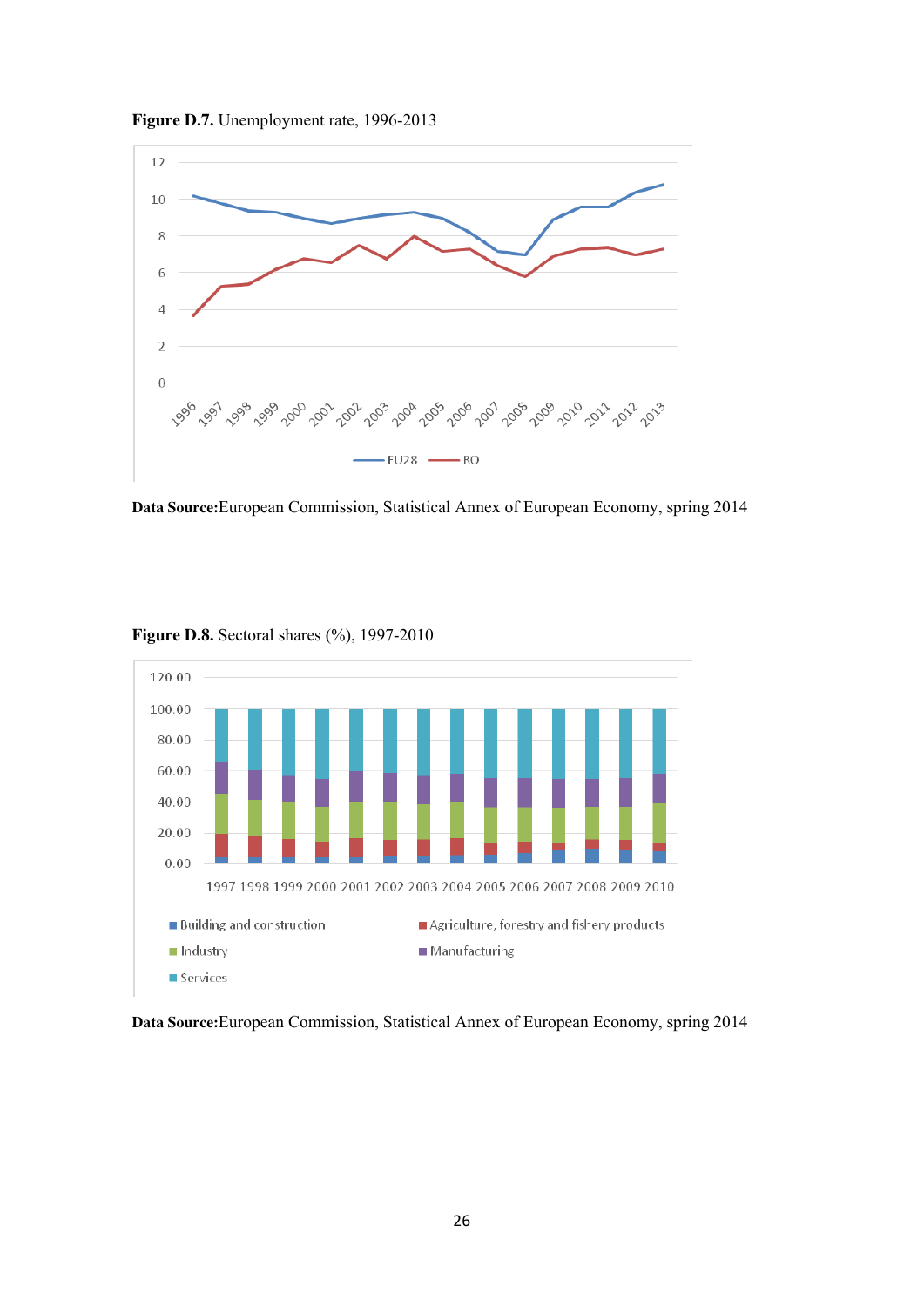

**Figure D.9.** The composition of Romanian exports (%)

**Data Source:**National Bank of Romania, Annual Reports on Balance of Payments